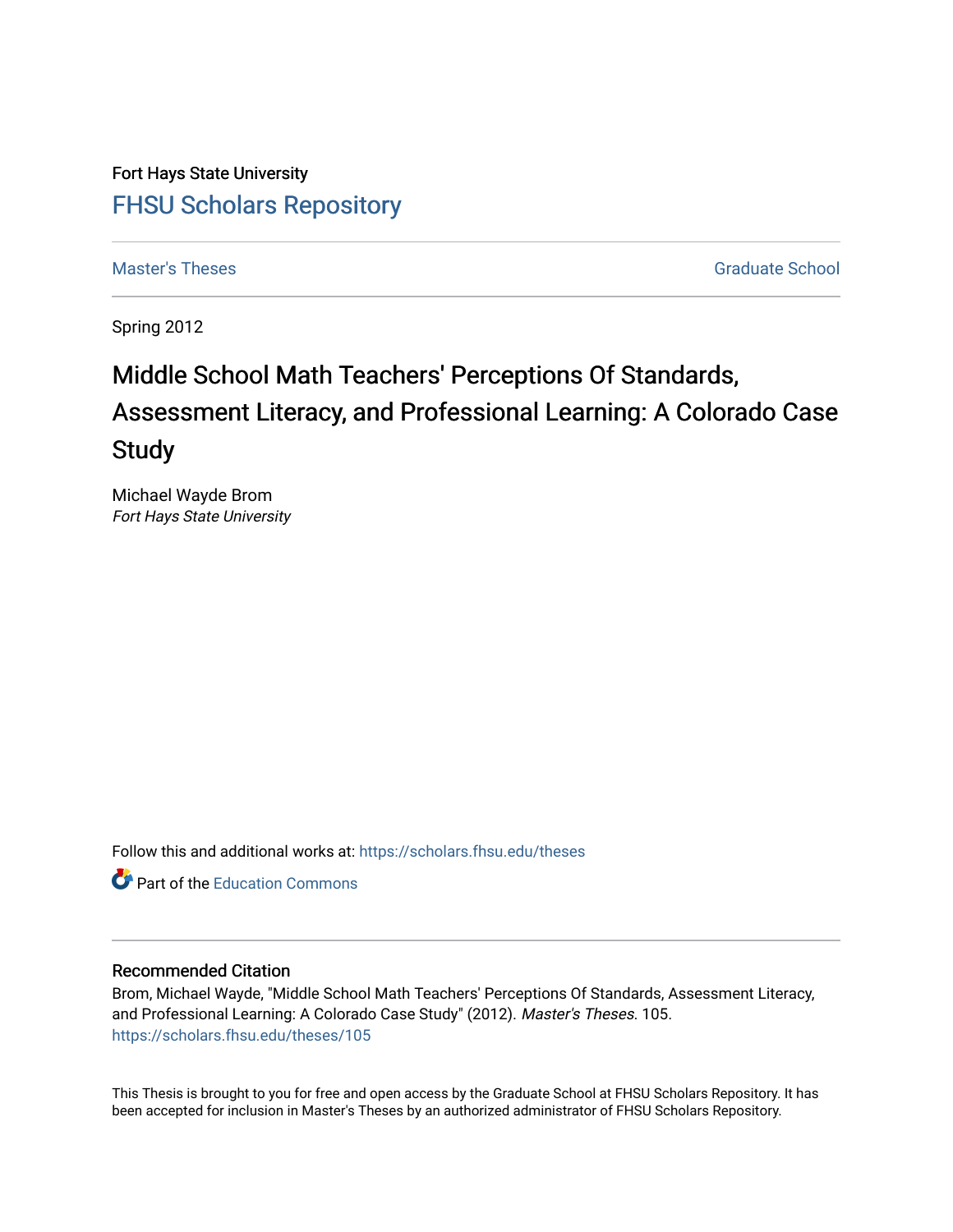# MIDDLE SCHOOL MATH TEACHERS' PERCEPTIONS OF STANDARDS, ASSESSMENT LITERACY, AND PROFESSIONAL LEARNING:

# A COLORADO CASE STUDY

being

A Field Study Presented to the Graduate Faculty

of the Fort Hays State University in

Partial Fulfillment of the Requirements for

the Degree of Education Specialist

by

Michael Brom

M.S., Emporia State University

B.S., West Texas A & M University

Date\_\_\_\_\_\_\_\_\_\_\_\_\_\_\_\_\_\_\_\_\_ Approved\_\_\_\_\_\_\_\_\_\_\_\_\_\_\_\_\_\_\_\_\_\_\_\_\_\_\_\_\_\_\_\_\_

Major Professor

Approved\_

Chair, Graduate Council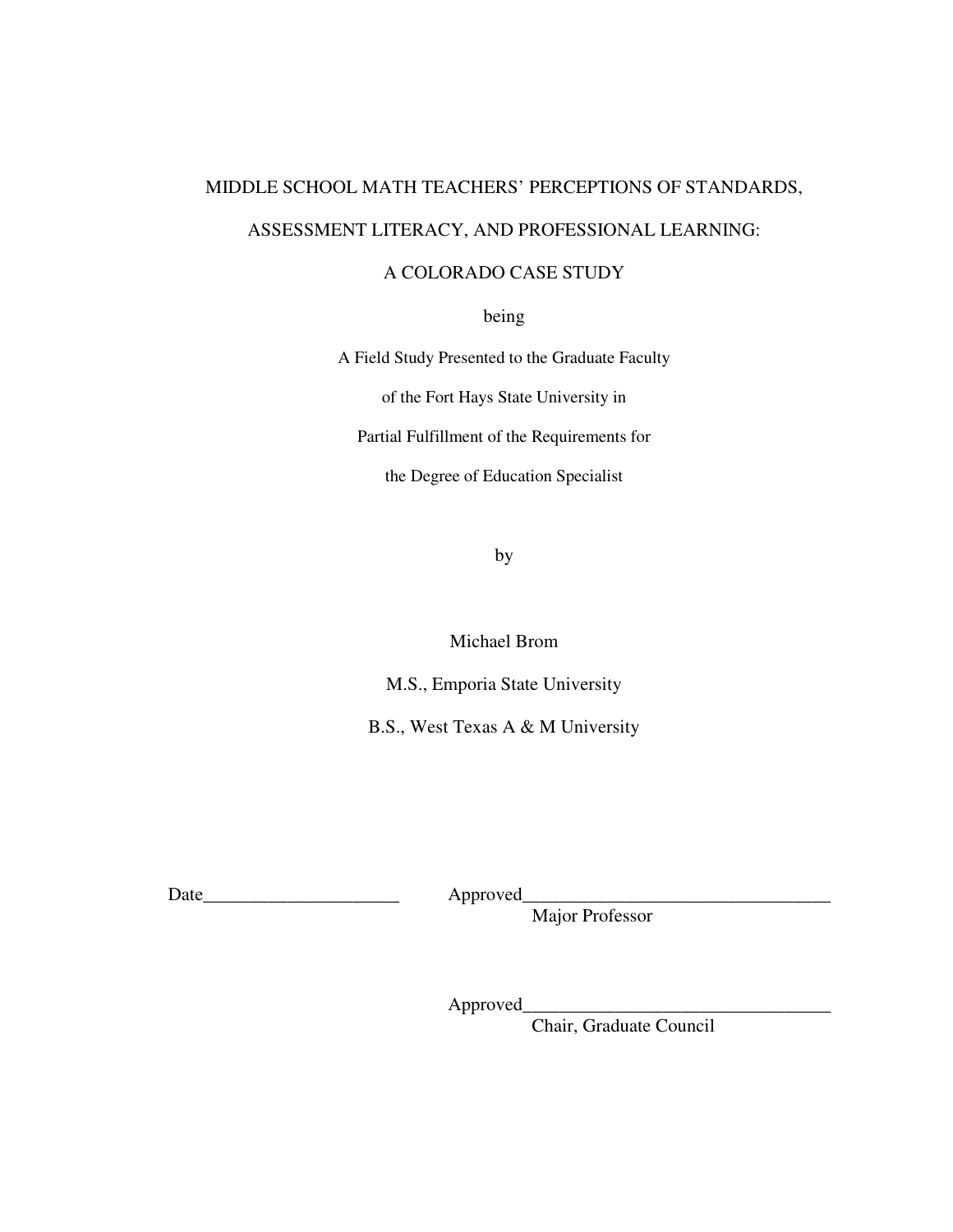#### **ABSTRACT**

The purpose of this study was to ascertain the perceptions sixth through eighth grade middle school math teachers in Colorado had of the professional learning they had received related to implementing the Colorado Academic Math Standards (CAMS), and also determine the teachers' level of understanding in each of the following areas: (a) state standards alignment and curriculum, and (b) assessment literacy. The study was designed to demonstrate how each area complemented the other two areas and their collective impact on instructional practices and student learning. The researcher's hope was that the findings of this case study may be helpful, at least in part, in assisting district leaders in various Colorado districts to more fully support teachers in the systemic transition to and implementation of the CAMS, and that the findings of the field study provided statistically significant evidence that well-aligned, strategic professional learning opportunities for state standards and assessment literacy supported increased awareness, understanding, and implementation of the CAMS with greater fidelity. The findings will be useful in the transition and implementation planning for Colorado districts and/or districts in other U.S. states that have recently adopted the Common Core State Standards (CCSS).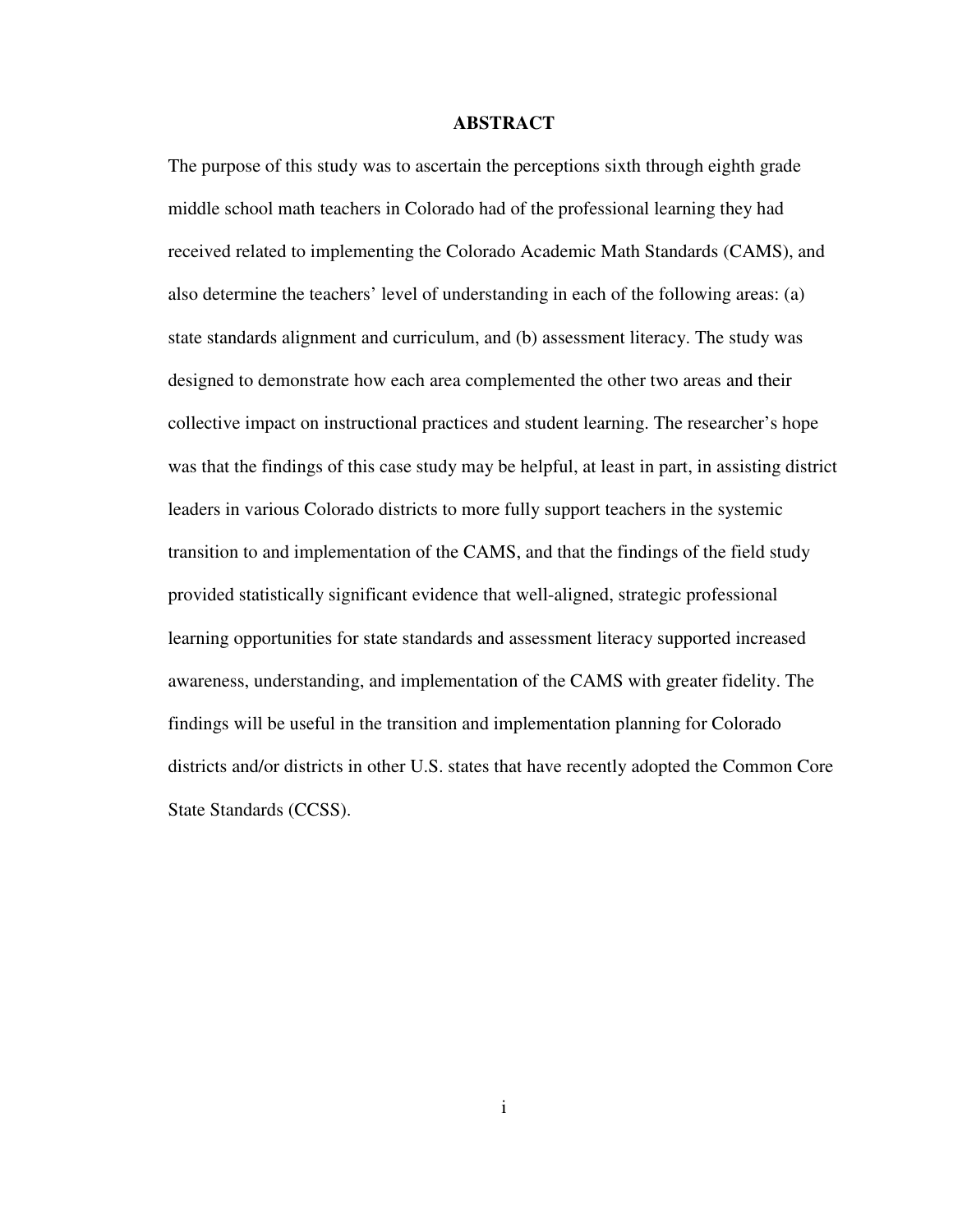#### **ACKNOWLEDGEMENTS**

I would first like to thank my graduate advisor, Dr. Regi Wieland. Her patience, guidance, and encouragement inspired me to finally complete this long journey that began in the fall of 2005. Dr. Wieland has been a wonderful leader and partner in the learning process. I am indebted to her for helping me reach this goal.

The perpetual encouragement and support from Dr. Gina Marx helped see me through this project. She has been a friend and colleague since the early days in my administration career in Kansas. Thank you, Gina, for believing in me and pushing me to achieve my goals. You are a true friend.

I owe a very special thank you as well to Melissa Stegeman-Roberts who provided me with ongoing support and feedback for the statistics portion of my project.

The support and encouragement I received from my parents, Steve and Joyce Brom, have been second to none. I am grateful for the 11 years I worked alongside them in a professional capacity as "colleagues." I learned a great deal from them on how to be parents as well as how to become an outstanding educator. Thank you for your patience, both professionally and personally, over the years. Without your love and support, I would have never achieved this goal.

Three special individuals inspired me to finally complete this endeavor: my sons. Thank you, Cody, Dominic, and Noah. You encouraged me to pursue my dream and have been nothing short of amazing in your support. I am looking forward to seeing you excel in the future and am eager to make my own sacrifices in the future to help you attain your professional and personal goals in life. I am proud of each of you and am very blessed to have you as my sons.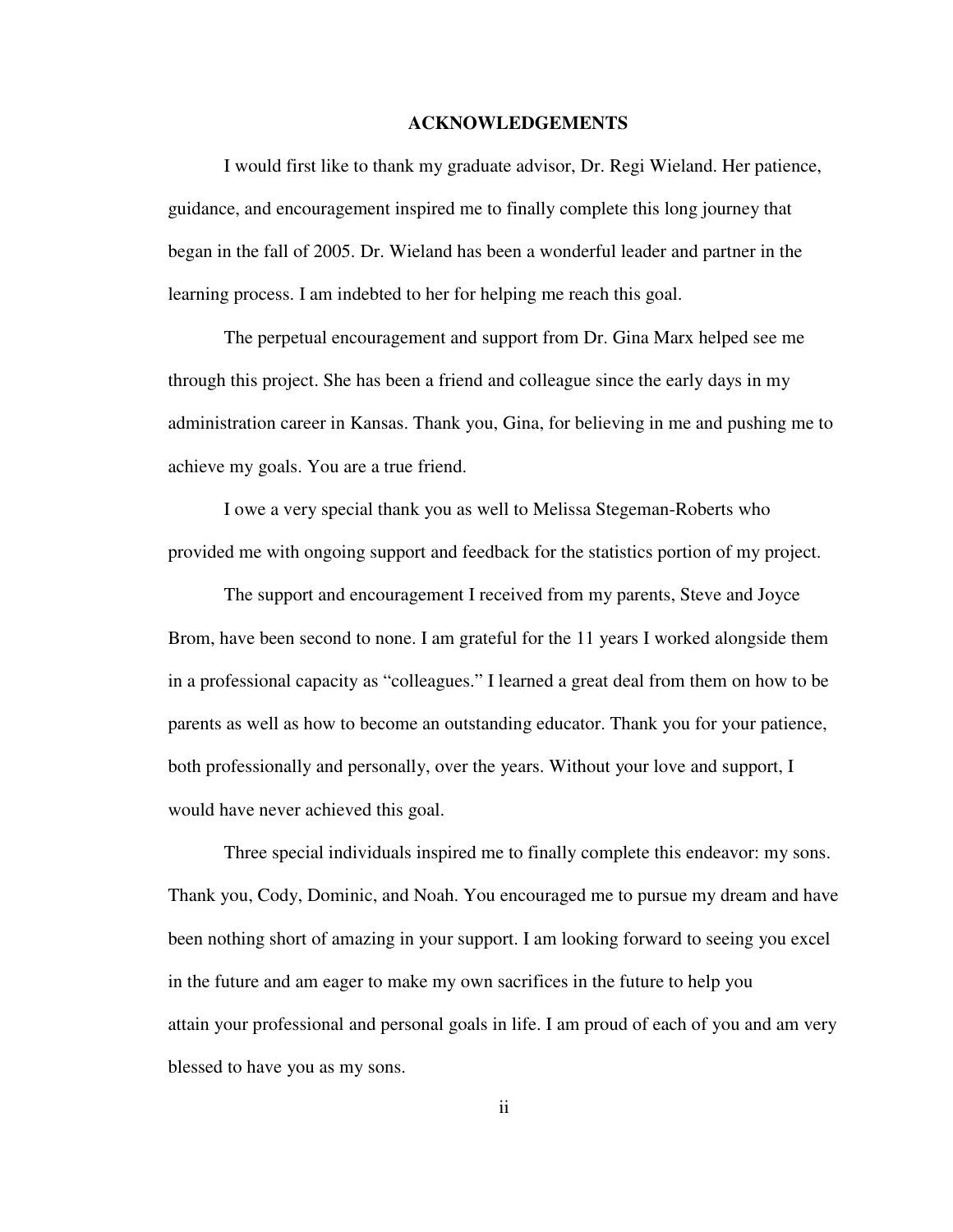| Chapter | Page |
|---------|------|
|         |      |
|         |      |
|         |      |
|         |      |
|         |      |
|         |      |
|         |      |
|         |      |
|         |      |
|         |      |
|         |      |
|         |      |
|         |      |
|         |      |
|         |      |
|         |      |
|         |      |
|         |      |
|         |      |
|         |      |
|         |      |

# **TABLE OF CONTENTS**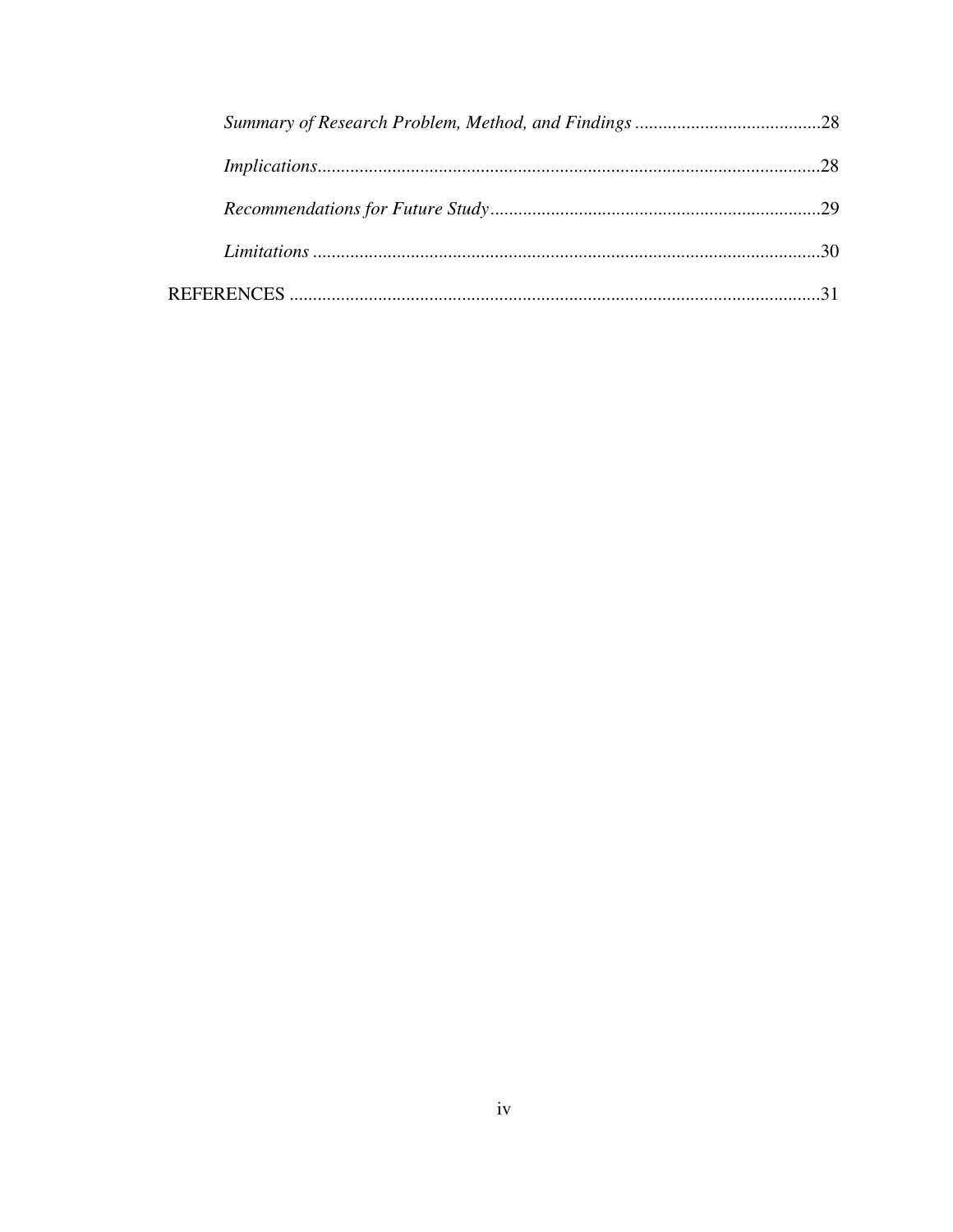# LIST OF TABLES

| Table          | Page |
|----------------|------|
| $\mathbf{1}$   |      |
| 2              |      |
| 3              |      |
| $\overline{4}$ |      |
| 5              |      |
| 6              |      |
| 7              |      |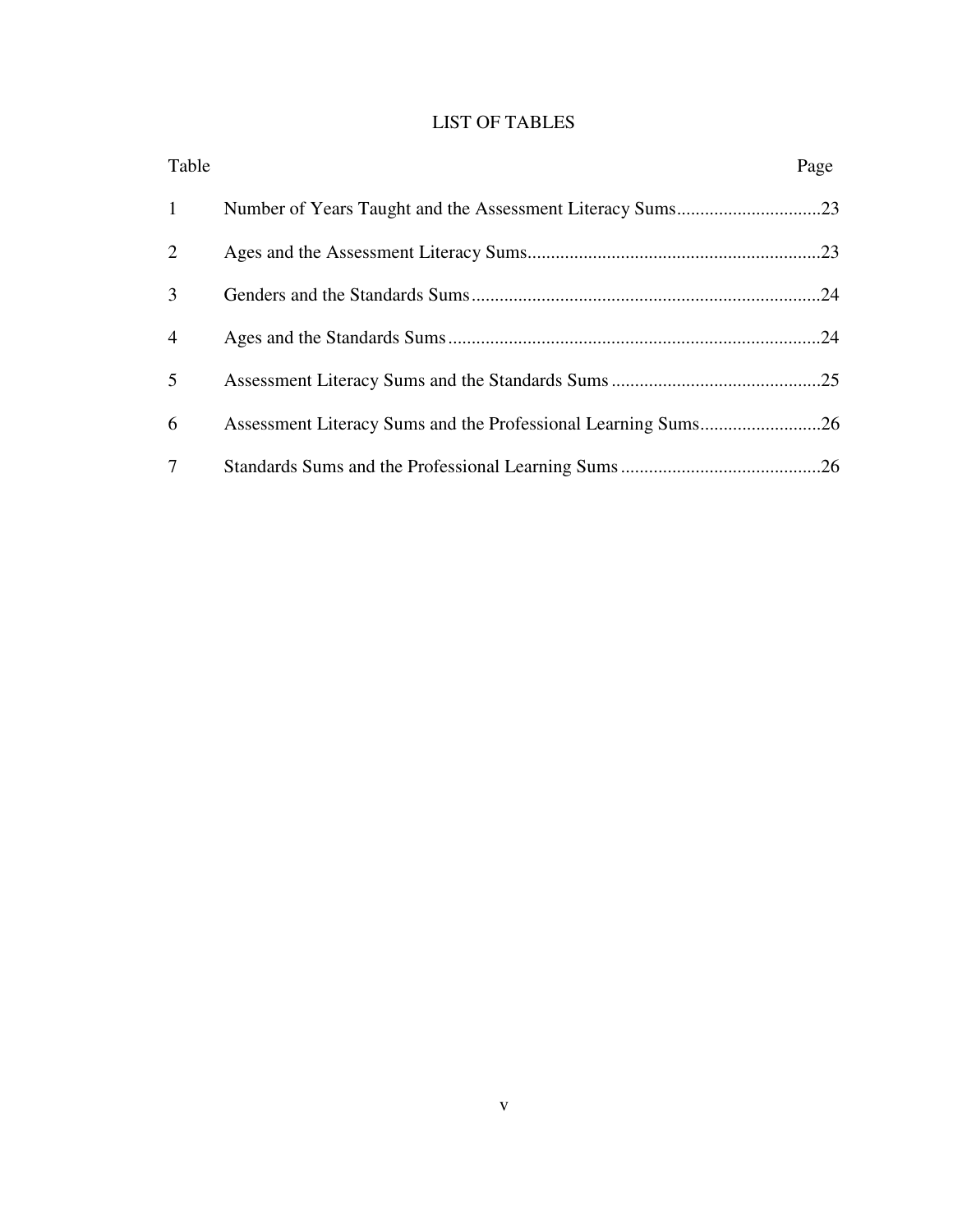# LIST OF APPENDIXES

| Appendix | Page |
|----------|------|
| A        |      |
| B        |      |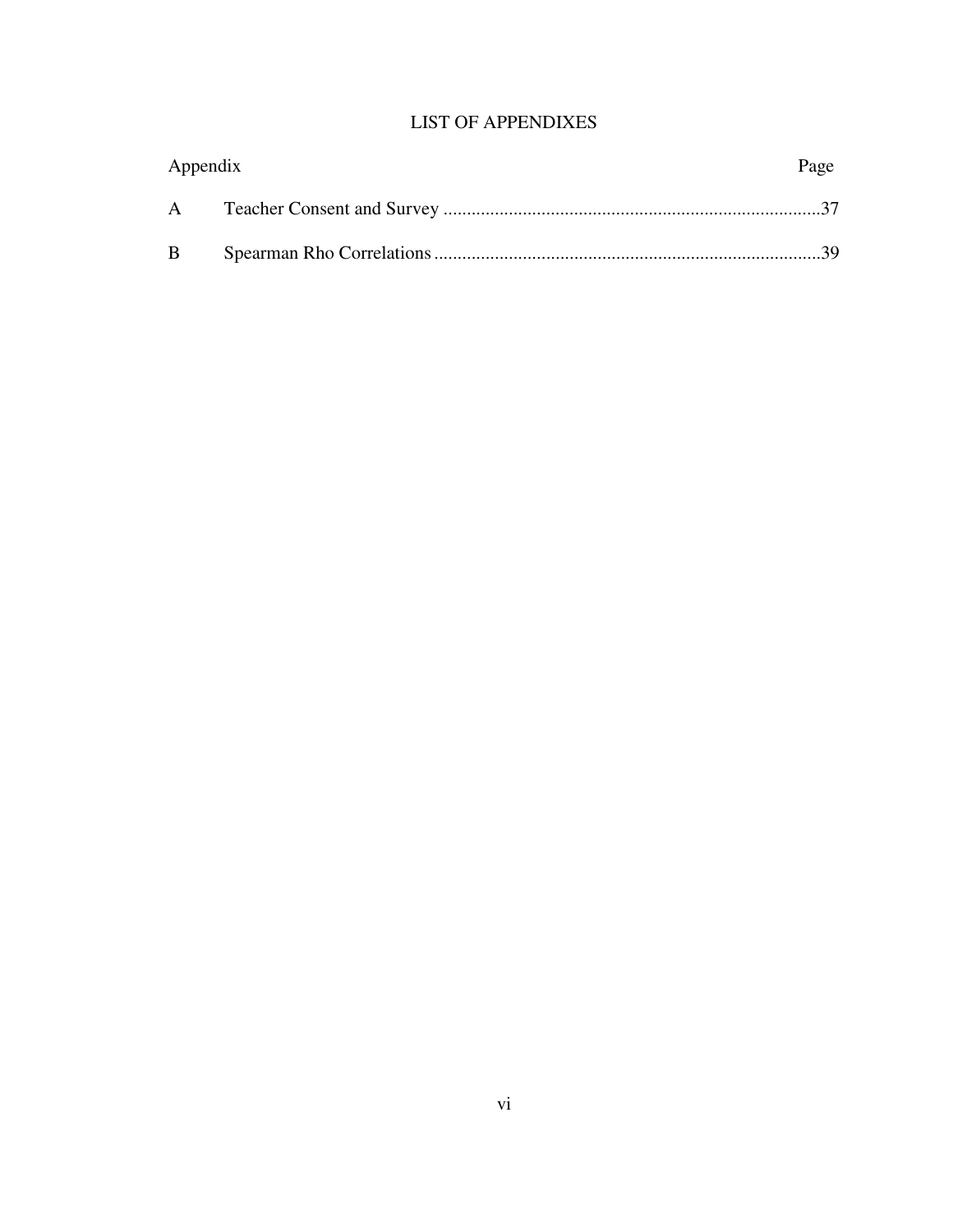#### **CHAPTER 1**

# **INTRODUCTION**

What is written in state standards or district curriculum for a subject area, what is actually taught by a teacher, and what is ultimately assessed by state agencies are often very different (Porter, Polikoff & Smithson, 2009). Alignment, "the degree to which two or more elements are in agreement with each other", between curriculum, instruction, and assessment has been an ongoing concern in education (Kurz, Elliott, Webby & Smithson, 2009, p. 2). The state of Colorado, like other states in the union, has adopted and revised their state's curriculum standards, and the movement of the national Common Core State Standards Initiative (CCSSI) has caused a flurry of states to again begin the revision of their state standards (Carmichael, Martino, Porter-Magee & Wilson, 2010).

For Colorado, the first state math standards were formally adopted in 1995 (Colorado State Department of Education, 1995) and subsequently amended in 2005 (Colorado State Department of Education, 2010a). In 2008 West Educational Research for Education Development (WestEd) prepared a report for the Colorado State Department of Education (CDE) that provided guidance for the standards revision process for all content areas (WestEd, 2008). Revision work on the new Colorado Academic Math Standards (CAMS) began in 2008, and the new standards were adopted in 2009 (CDEa, 2010). However, in June of 2010, the CCSSI released the national Common Core State Standards (CCSS) for mathematics, and subsequently, in August of 2010, the Colorado State Board of Education approved the integration of the math CCSS within the newly adopted CAMS (CDEa, 2010). Following a gap analysis of content between the math CCSS and the CAMS, the newly adopted CAMS were revised and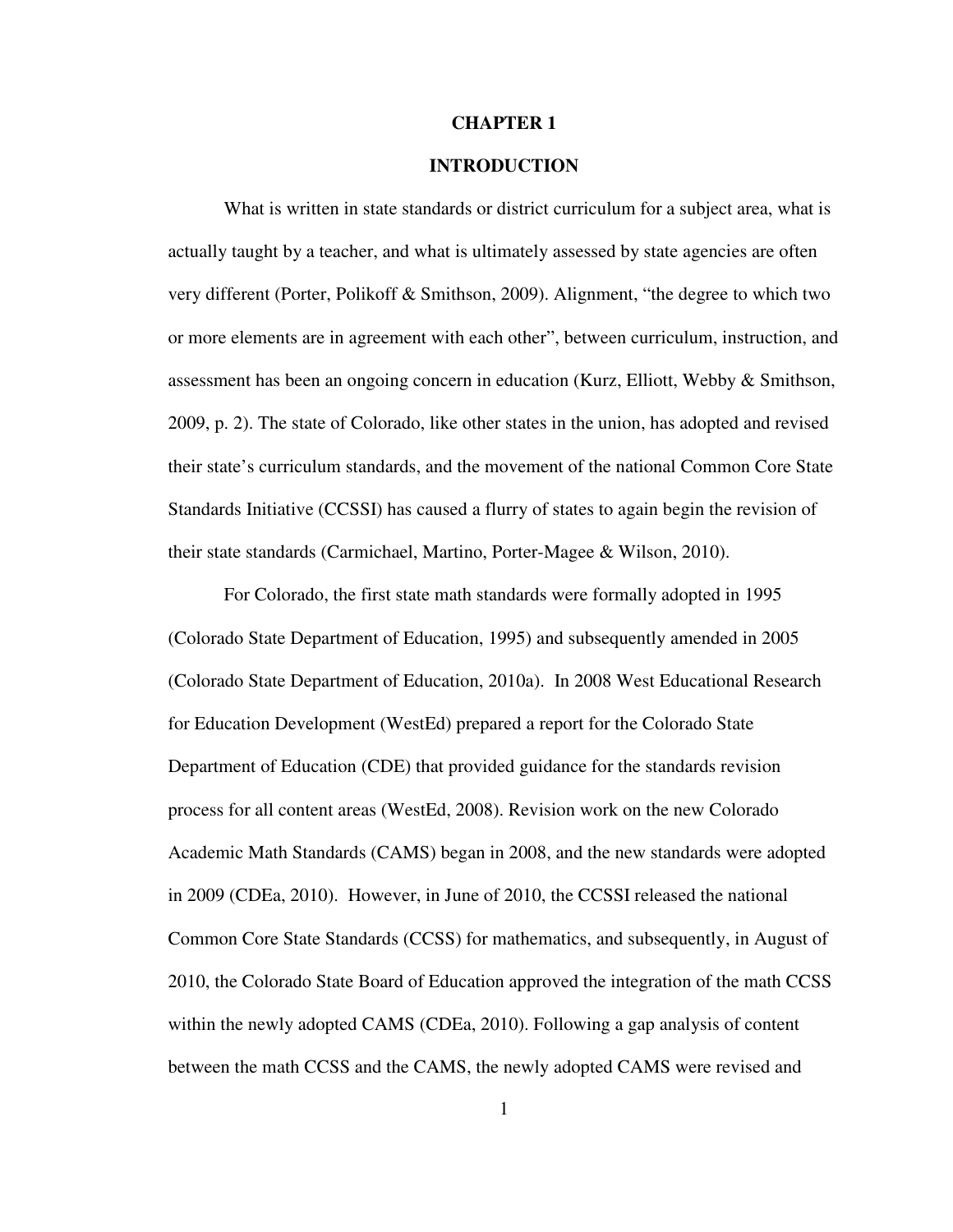reissued by the Colorado State Board of Education in December of 2010, with the intention that the CAMS be fully implemented by schools beginning with the 2011-12 school year (CDEb, 2010). This continual succession of changes to the CAMS requires urgent and continual professional development for the teachers who see the academic achievement bar rising rapidly for students because of the No Child Left Behind Act of 2001 (NCLB, 2002).

The Colorado State Assessment Program (CSAP) was last used in the 2010-11 school year. It was replaced by the Transitional Colorado Assessment Program (TCAP) beginning with the 2011-2012 academic year. According to the CDE (2011), the TCAP items were to represent much of the overlap that existed between the Colorado Model Math Standards (retired standards) and the newly revised CAMS for the 2012 assessment window. The TCAP will again be administered in the spring of 2013 and an assessment pilot will be conducted for the new Colorado Assessment Program (CAP) that is scheduled to be administered in the 2013-14 school year (CDEb, 2010).

With this flurry of changes to the curriculum and assessments in the state of Colorado, it is imperative that sustained, high-quality professional learning for teachers accompany these initiatives. Learning teachers' perceptions of the professional development opportunities, the strengths, weaknesses, and omissions, if any, is critical to the success of teachers, districts, states, and most importantly, the children for whom schools exist.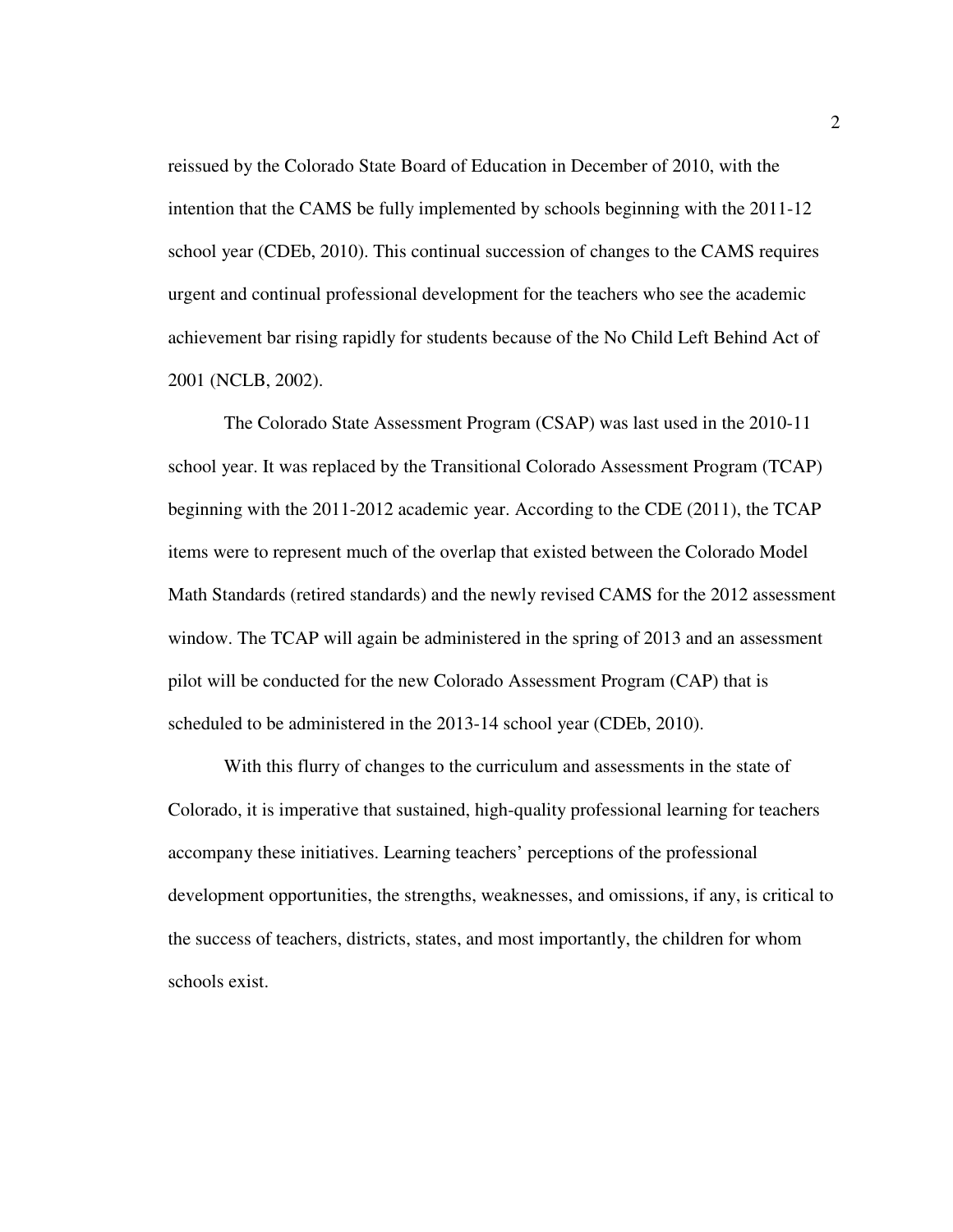#### **CHAPTER 2**

# **REVIEW OF THE LITERATURE**

For the researcher to understand how teachers might best learn, instruct, and assess new standards, it was necessary to conduct a literature review. This review explores current research in three areas: (a) standards alignment and curriculum (b) assessment literacy, and (c) professional learning related to standards, curriculum, and assessment.

#### *Standards Alignment and Curriculum*

In 1993, President Bill Clinton successfully lobbied Congress to require every state to create state standards and assess student progress. This increased awareness of standards and assessments in education was further strengthened when President George Bush signed the reauthorization of the Elementary and Secondary Education (ESEA) in January 2002, more famously known as, *No Child Left Behind* (Toch & Tyre, 2010). This argument for standards was a call to accountability for what is being taught in the classroom. According to Achieve (2010), to ensure these standards positively impact student achievement, merely being adopted is not enough; standards must also be implemented with fidelity.

According to Porter et al. (2009) the call for a movement towards voluntary national standards in education began in the 1990's with support from former President Clinton. Clinton pushed for a national set of standards and assessment because the lack of a strong alignment between states' standards and also between state and national professional standards existed. For example, an alignment index (AI) that ranged from 0 (no alignment) to 1.0 (perfect alignment) showed that for each subject at fourth and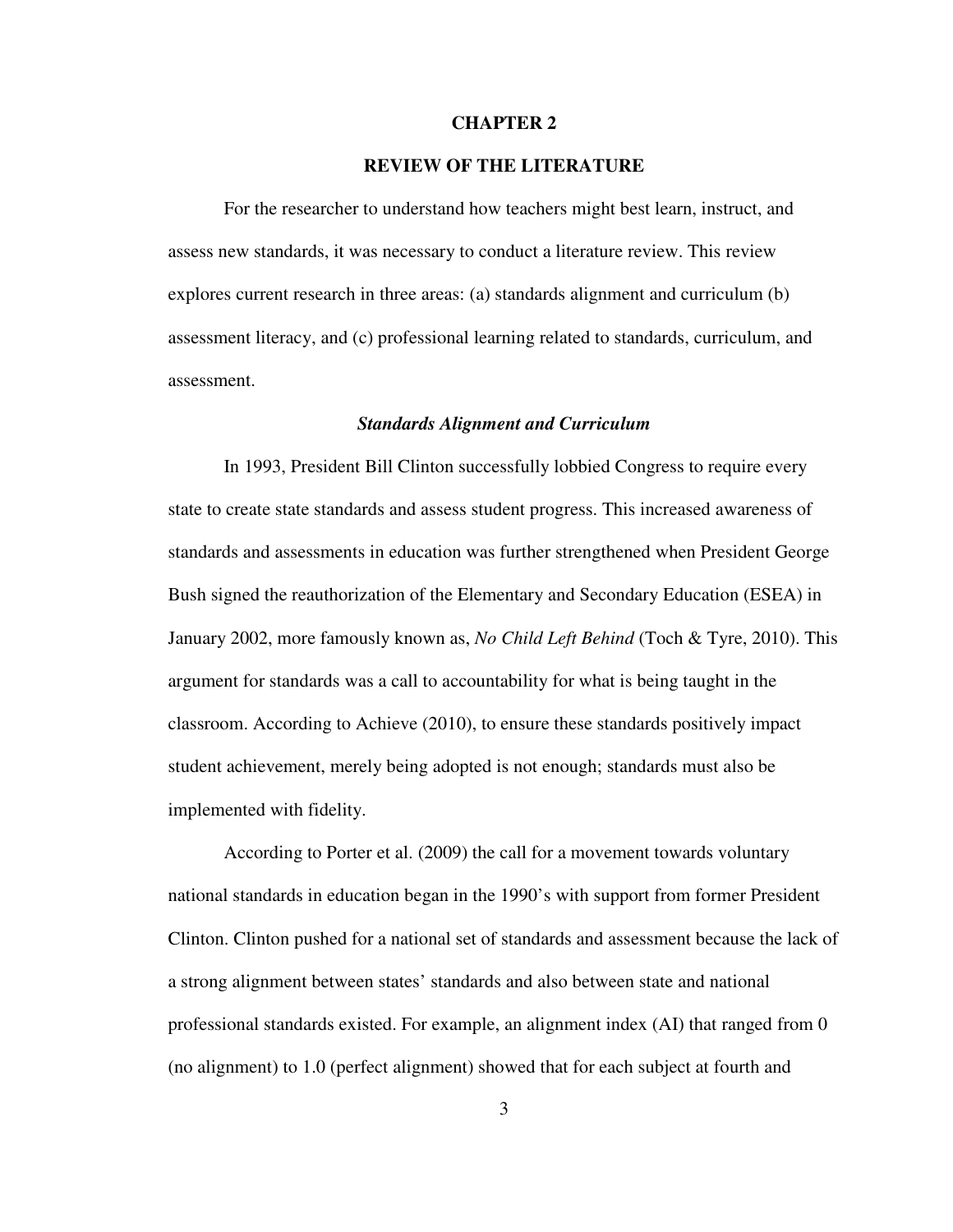eighth grades, the state-to-state alignment indices were in the 0.20s. The average state-tostate alignment in mathematics was 0.27 for fourth grade and 0.20 for eighth grade, although an improvement did occur in two instances: (a) average between-state alignments of aggregated standards were much higher for the grade-specific standards in math at 0.47, and (b) the mean state-to-National Council of Teachers of Mathematics (NCTM) alignment was 0.42, with a maximum of 0.54 and a minimum of 0.35. However, even with the flagrant differences in the alignment of state standards, the push for national standards failed to materialize under the leadership of President Clinton (Porter et al., 2009).

A study by Carmichael et al. (2010) found no link between the quality of state standards and student achievement associated with those standards. This study showed that standards should be implemented systemically, with fidelity, and aggressively; yet, this oftentimes was not the case. Porter et al. (2009) noted that content standards define the intended curriculum, which is why alignment with the enacted, or taught, curriculum is so crucial in order to increase student achievement on state assessments, which are based on the intended curriculum of the state standards.

Another study by Klein (2005) found that, nationally, the average grade for state standards in mathematics in 1998 was a "D." However, in a subsequent study (Klein, 2000), the national average grade of state standards in mathematics had improved to a "C" ranking. These grades were determined based on four criteria: (a) clarity, (b) content, (c) reasoning, and (d) negative qualities. The improvement between these research reports of math standards showed that the greatest gains were made in the criteria of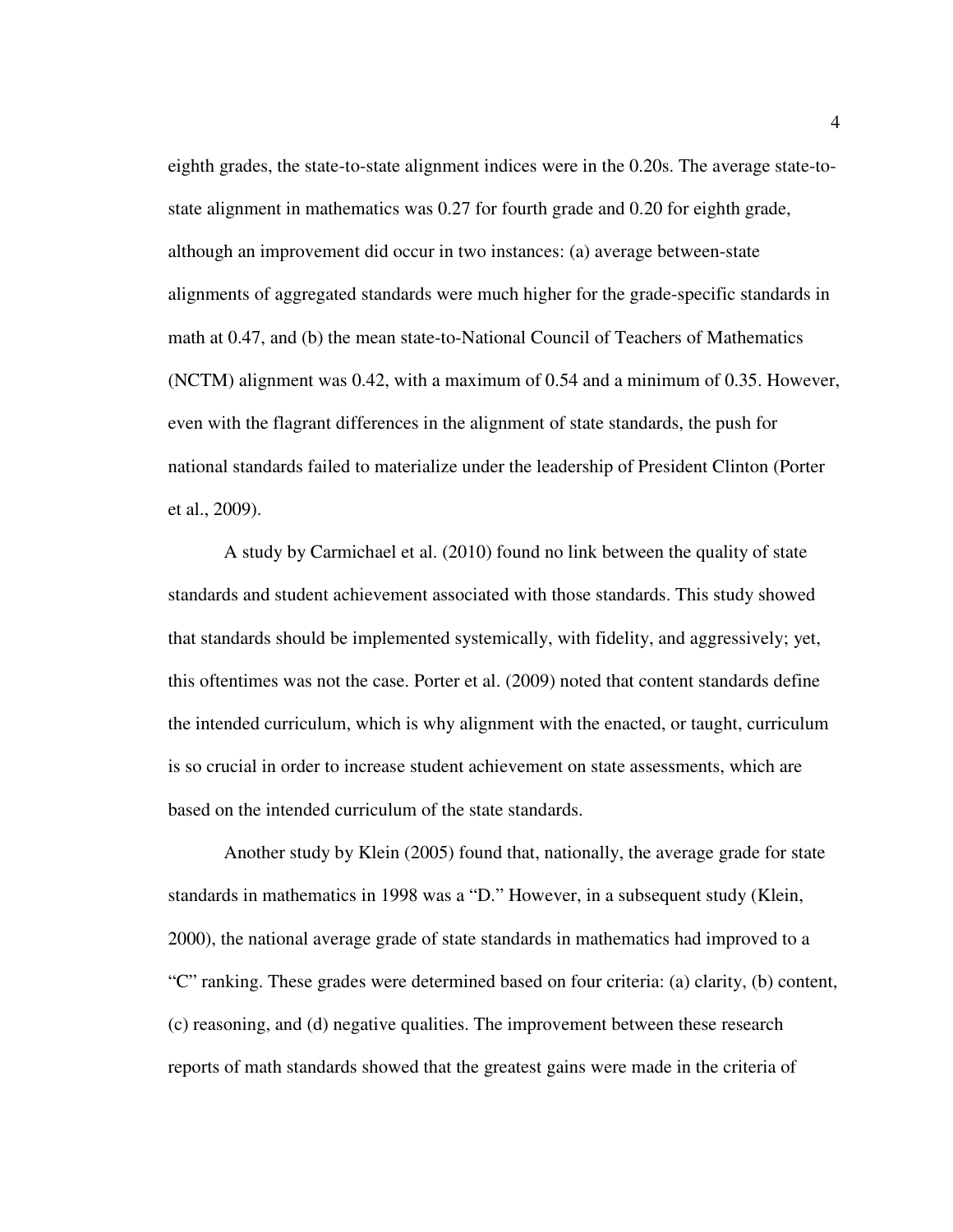*clarity*. The clearer the standards, the better teachers were able to implement them (Klein, 2000).

Klein (2005) gave the state of Colorado a math standards grade of "D"; however, in 2009, Colorado's new Academic Standards earned a grade of "C" (Carmichael et al., 2010). It should be noted that this grade was earned prior to Colorado embedding CCSS within the Academic Standards. CCSS was embedded in 2010, and new Extended Evidence Outcomes for special needs students were added in 2011. The Extended Evidence Outcomes were unanimously approved by the Colorado State Board of Education on August 3, 2011 (CDE, 2011).

Currently, the U.S. has 50 unique sets of state standards, which makes it statistically impossible to compare student performance between states. The implementation of a national assessment system would rectify this issue because states would then be able to compare student performance using a common metric (Achieve, 2010). To illustrate this, Cronin (2007) examined the proficiency standards in 26 states and found that not only were there large discrepancies in proficiency cut scores between states and also in the vertical articulation of proficiency cut scores, but the level of difficulty between state tests varied widely as well.

Cronin (2007) also found in the same study that math tests were more difficult than reading tests. Even after taking into account differences in subject-matter complexity and children's academic development, eighth grade math tests were still more difficult to pass than tests in previous grades. Calibrated proficiency cut scores were relatively equal in difficulty across all grades, yet this was not the case in most states, including Colorado,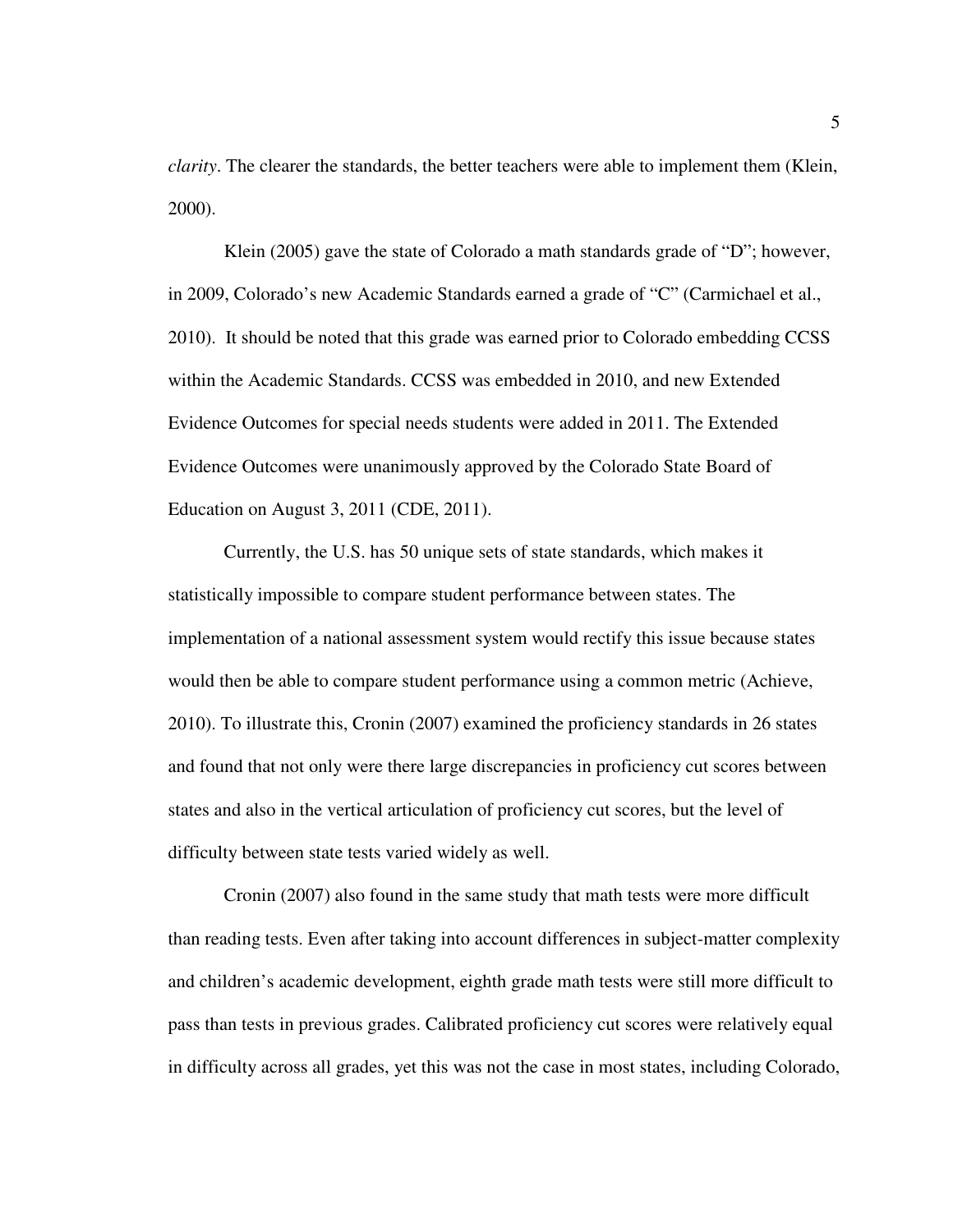with math proficiency cut scores receiving the lowest average rank of the 26 states in the study.

For example, the Colorado eighth grade CSAP math proficiency standards were found to be 19% more difficult than the Colorado third grade math proficiency standards (Cronin, 2007). This alone is a viable reason for being cautious about making valid inferences and accountability determinations based solely on state assessment data, as one might incorrectly surmise that students receive better instruction in third grade math than in eighth grade math when examining a decline in math assessment proficiency levels from third grade to eighth grade. Corbin's findings also give cause for concern regarding the validity of relative proficiency standards between math and reading. Stakeholders could deem students better in reading than in math when looking strictly at proficiency standard percentages; however, given that math assessments are more difficult than reading assessments (Corbin, 2007), coupled with math having more difficult proficiency standards, such a conclusion would be inaccurate, and resources and interventions could be unintentionally misappropriated as a result.

This "Proficiency Illusion" (Corbin, 2007, p. 9) also posited that two states, Colorado and New Hampshire, had not always used the *proficient* level on their state test to represent proficiency for NCLB. In fact, Colorado counted the *partially proficient* proficiency standard on its state assessment as being *proficient* in regard to NCLB and determining AYP yet while using the higher "proficient" level for internal state evaluation purposes (Cronin et al., 2007).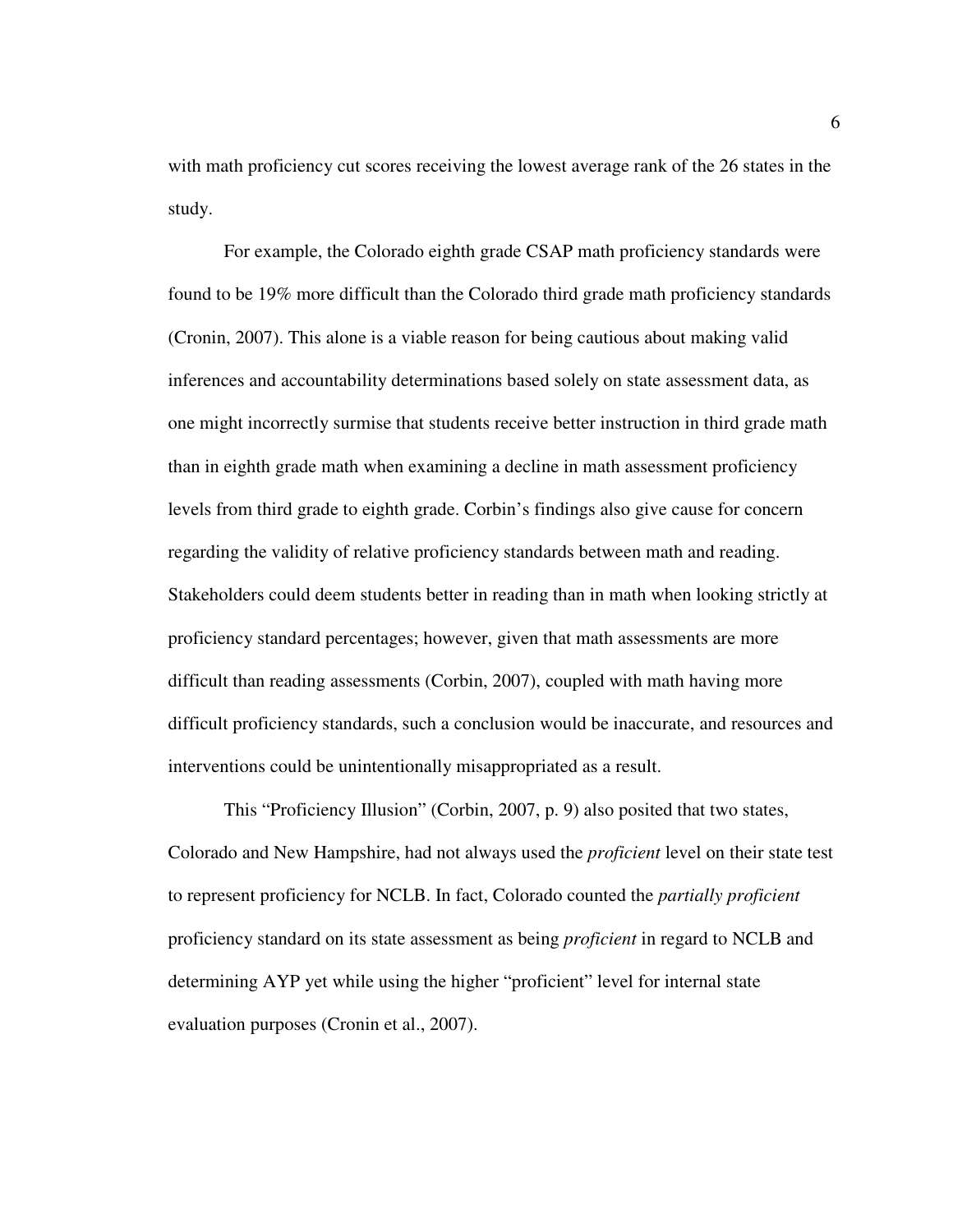With a variety of discrepancies existing with state assessments both between states and within states' grade level proficiency standards, there was a rise in avocation for national standards and for the implementation of a national assessment system to ensure fair comparisons between states and grade levels. Therefore, in June of 2010, the CCSSI released the CCS for mathematics (Kober & Rentner, 2011). Carmichael et al. (2010) showed the improvement of such a system, and determined that the new national CCS in mathematics earned a grade of "A-," with the CCS in language arts and mathematics ranking *superior* in 76 of the 102 standards which represented the language arts and mathematics standards in each of the 50 states as well as the District of Columbia.

Porter (as cited by Kurz et al., 2009) identified three types of curricula: (a) intended, (b) enacted, and (c) assessed. Content standards define the intended curriculum, teacher instruction represents the enacted curriculum, and student assessment content represents the assessed curriculum. It is helpful for staff to know the content of each curriculum, as each provides rich information to all stakeholders. The intended curriculum represents the instructional content objectives for the enacted curriculum, which is the content taught by teachers in the classroom, or the content students have the opportunity to learn. The assessed curriculum is a representation of the content areas across which students are tested (Kurz et al., 2009). A fourth type of curriculum, (d) the planned curriculum, is mentioned by Kurz (2009) as being a helpful starting point for professional learning discussions regarding the continuity between the intended and the enacted curriculums. The Kurz (2009) case study further suggested that both the control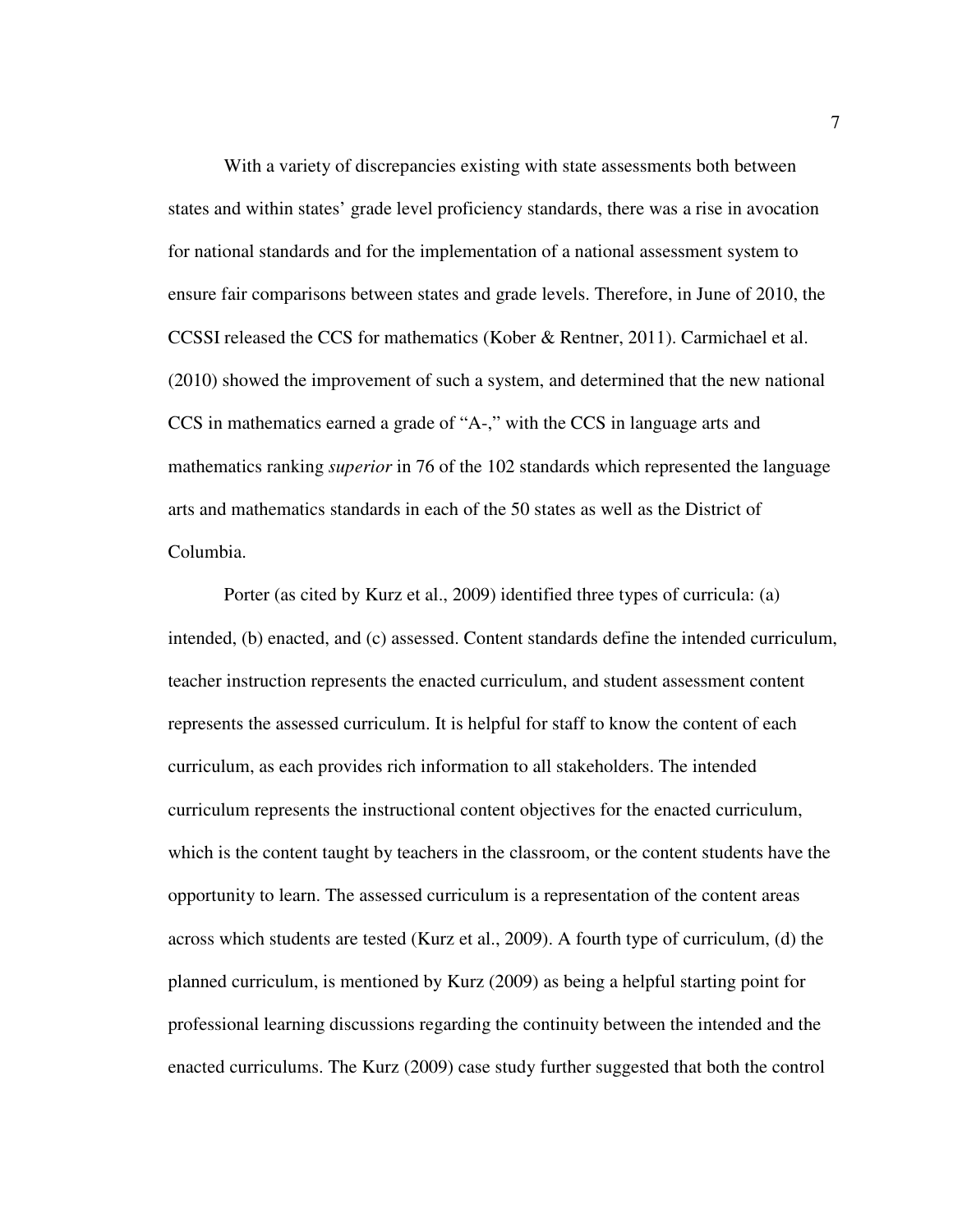and treatment groups of teachers adhered to their own planned curriculum first and then secondly to the state's intended curriculum.

Strong alignment between curriculum content standards, instruction, and assessment is essential to generate collaborative discussions about the content students are expected to learn and the content teachers are required to teach. The ability to make valid inferences on student achievement data is predicated on the strength of this alignment, which is magnified further by the accountability brought about by NCLB (Kurz et al., 2009). Smithson's data (as cited by Kurz, et al., 2009) on the alignment between the enacted curriculum and state standards across a large number of teachers, indicated that the average AI values ranged from the high 0.10s to the low 0.20s. For example, in the Data on Enacted Curriculum (DEC) study (Blank et al., 2006), the AI for Miami grade 6 math instruction (treatment schools) with Florida state standards was 0.19.

To ensure alignment to the new standards and assessments, it is necessary to make uniform changes in the curriculum taught in American schools (Achieve, 2010). One way to determine the extent the intended curriculum is enacted in the classroom is through the use of the Surveys of Enacted Curriculum or SEC (Blank et al., 2006), which is one of three alignment methods currently in use by the CCSSI. Two other alignment methods are the (a) Webb model, which is the method Colorado used for alignment purposes between state content standards and state assessments, and (b) Achieve (Martone & Sireci, 2009).

While most states are requiring school districts to implement CCSS, a majority of these states are leaving the curricular decisions up to school districts (Kober & Rentner,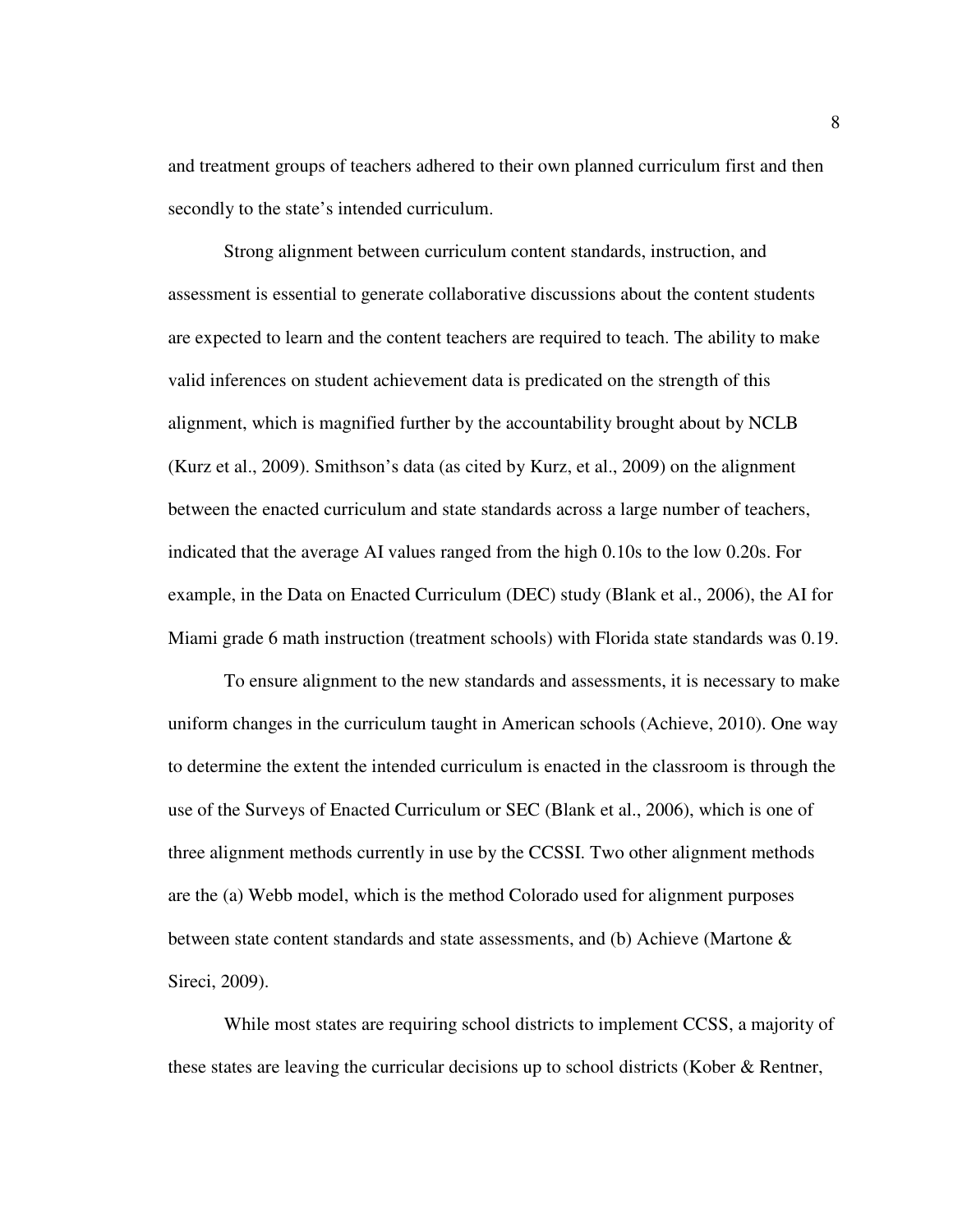2011). In a study of the relationship between alignment and student achievement (Kurz et al., 2009), formative assessments and state tests were analyzed, with results showing alignment for the planned and enacted curriculum to state standards being low, with no significant differences found between general and special education. Therefore, having a well-aligned system is vital in order for stakeholders to translate the goals of federal policy into effectively informed instructional decision making and practices.

Alignment and student achievement correlations become much stronger only after students have been exposed to the enacted curriculum for a sustained period of time, which Kurz (2009) showed took nearly six months. Gamoran (as cited by Kurz, et al., 2009) pointed out that data suggests the longer students are exposed to an enacted curriculum that is well-aligned with standards, the greater the potential for achievement increases on assessments that are also aligned with the same standards.

As of 2011 CCSS has been adopted by over 40 states, and efforts are underway to create a national assessment system. Two primary national assessment programs are currently being developed: (a) the Smarter Balanced Assessment Consortium (SBAC) and (b) the Partnership for Assessment of Readiness for College and Career or PARCC (Toch & Tyre, 2010). Achieve (2010) is coordinating the PARCC project efforts with the intention of having their national assessment system in place by 2014, while WestEd is serving as the project manager for SBAC with the goal of developing its national assessment system to be in place by 2015 (WestEd, 2010).

As America moves to a national testing system rather than individual state testing systems, assessment literacy of teachers becomes even more crucial as it establishes a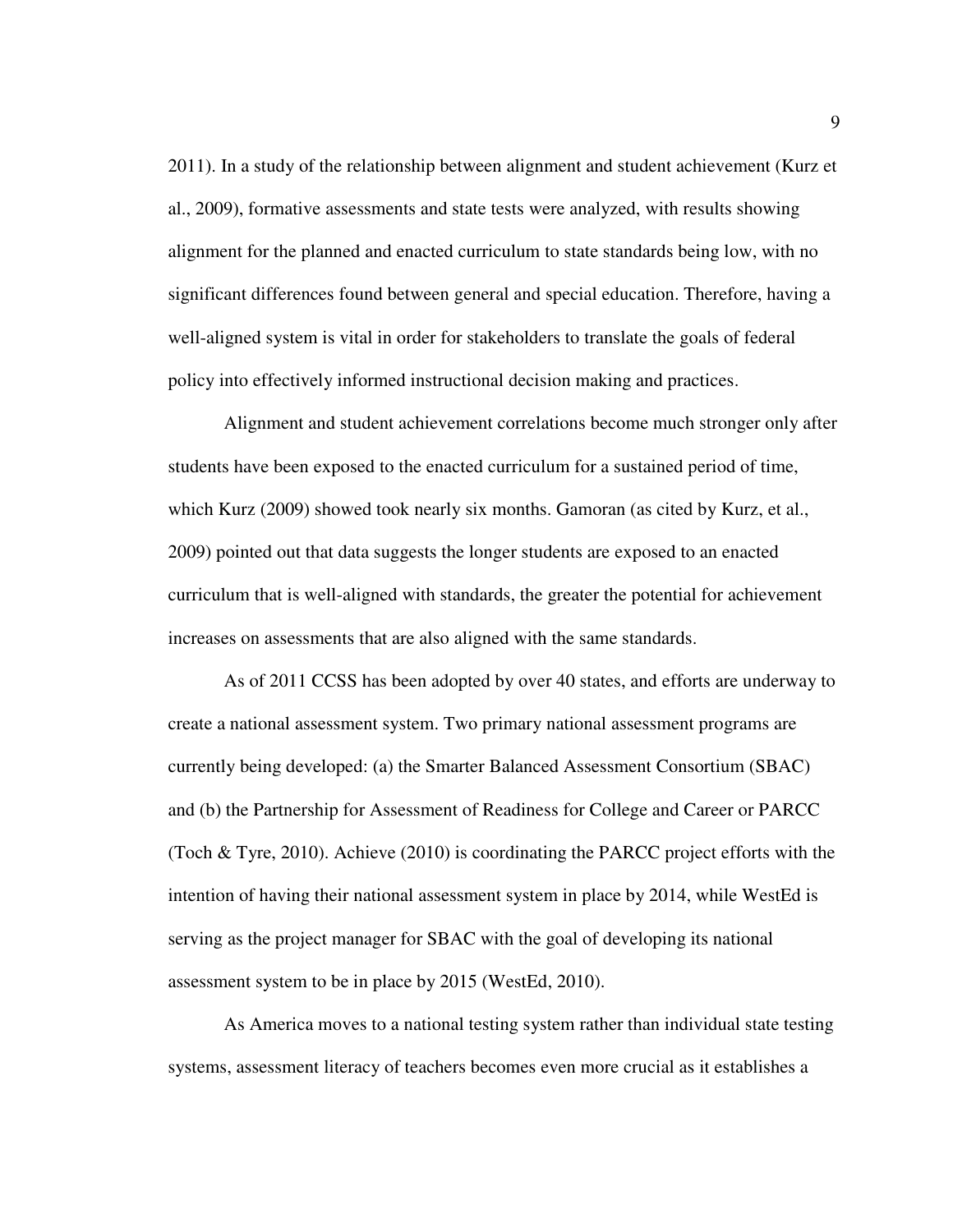norm to compare states' achievement data in the new system. The next section discusses research on assessment literacy.

# *Assessment Literacy*

Assessments have been part and parcel of the learning process, taking on increased significance as a result of the *A Nation at Risk* report (The National Commission on Excellence in Education, 1983) and even greater importance with the reauthorization of the Elementary and Secondary Education Act in 2002, otherwise known as the *No Child Left Behind Act of 2001* (NCLB, 2002). NCLB increased the amount of testing and, subsequently, the amount of achievement data. This increase in testing and achievement data has heightened the need for teachers to possess a strong foundation in assessment literacy.

In 1993 Plake (as cited in Mertler, 2009) developed a test blueprint of the Standards for Teacher Competence in the Educational Assessment of Students, which was subsequently titled the Teacher Assessment Literacy Questionnaire. The purpose of this questionnaire was to ascertain educators' assessment literacy. Plake's representative sample from 98 districts in 45 states yielded a total usable sample of 555 respondents. The study concluded that teachers were not adequately prepared to assess student learning as confirmed by the average score of 23 out of 35, or 66% of the items being answered correctly. These findings were confirmed in a subsequent study by Campbell (2002) using a modified version of the Teacher Assessment Literacy Questionnaire called the Assessment Literacy Inventory (as cited in Mertler, 2009). A revised version of the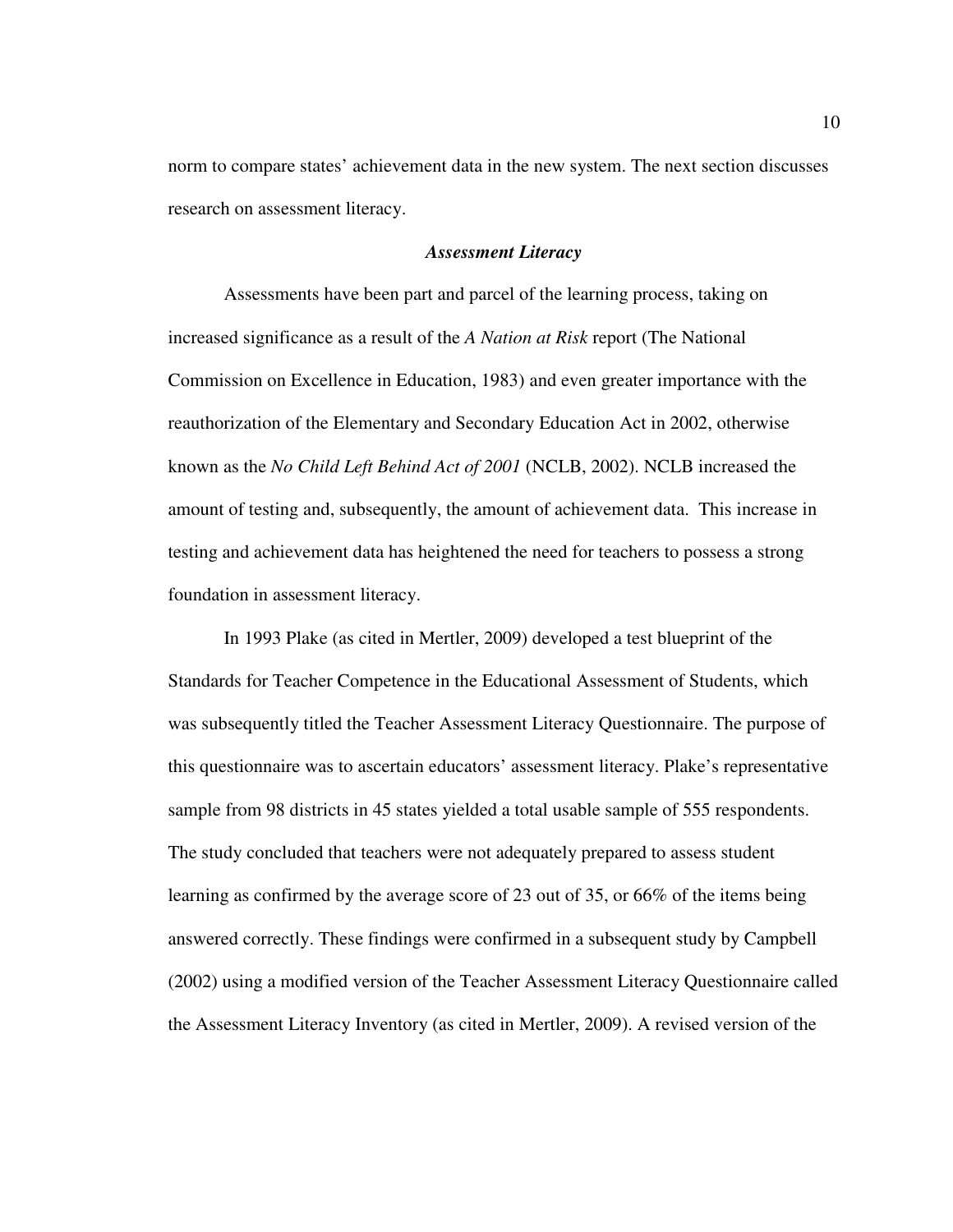Assessment Literacy Inventory (ALI) in 2003 again confirmed that teachers' comfort level with assessments and their assessment literacy was inadequate (Mertler, 2009).

Results from a similar study by Hoover (2009) used a revised version of the ALI called the Classroom Assessment Literacy Inventory (CALI) and found that assessment literacy had not improved. Assessment literacy had, in fact, showed a slight decline in comparison to the previous assessment literacy studies conducted by Plake and Campbell; and the variance of teachers' knowledge and understanding of assessments was still as wide as it was in Plake's (1993) original study. Hoover (2009) noted the dichotomy of this, in light of the increase in accountability and use of data and assessments over the past decade. Assessment literacy was also noted as one of the three greatest challenges and concerns by the Central Region States' assessment directors (Palmer, 2008).

A national survey of school districts (Means et al., 2010) argued that the greatest perceived need of K-12 districts was identifying models of how to best connect student data to instructional practice. This study found that the most common uses of data in school districts were for school improvement planning and student placement as opposed to teachers using data diagnostically to improve the way they teach. Means', et al. (2010) study of 12 districts and 36 case study schools surfaced great concerns regarding the lack of fundamental knowledge about assessments among the teachers and principals, the lack of knowledge by school staff concerning how to effectively use assessment data to inform instructional decisions of what content to teach, and the need for identifying the best instructional practices of how that content should be taught.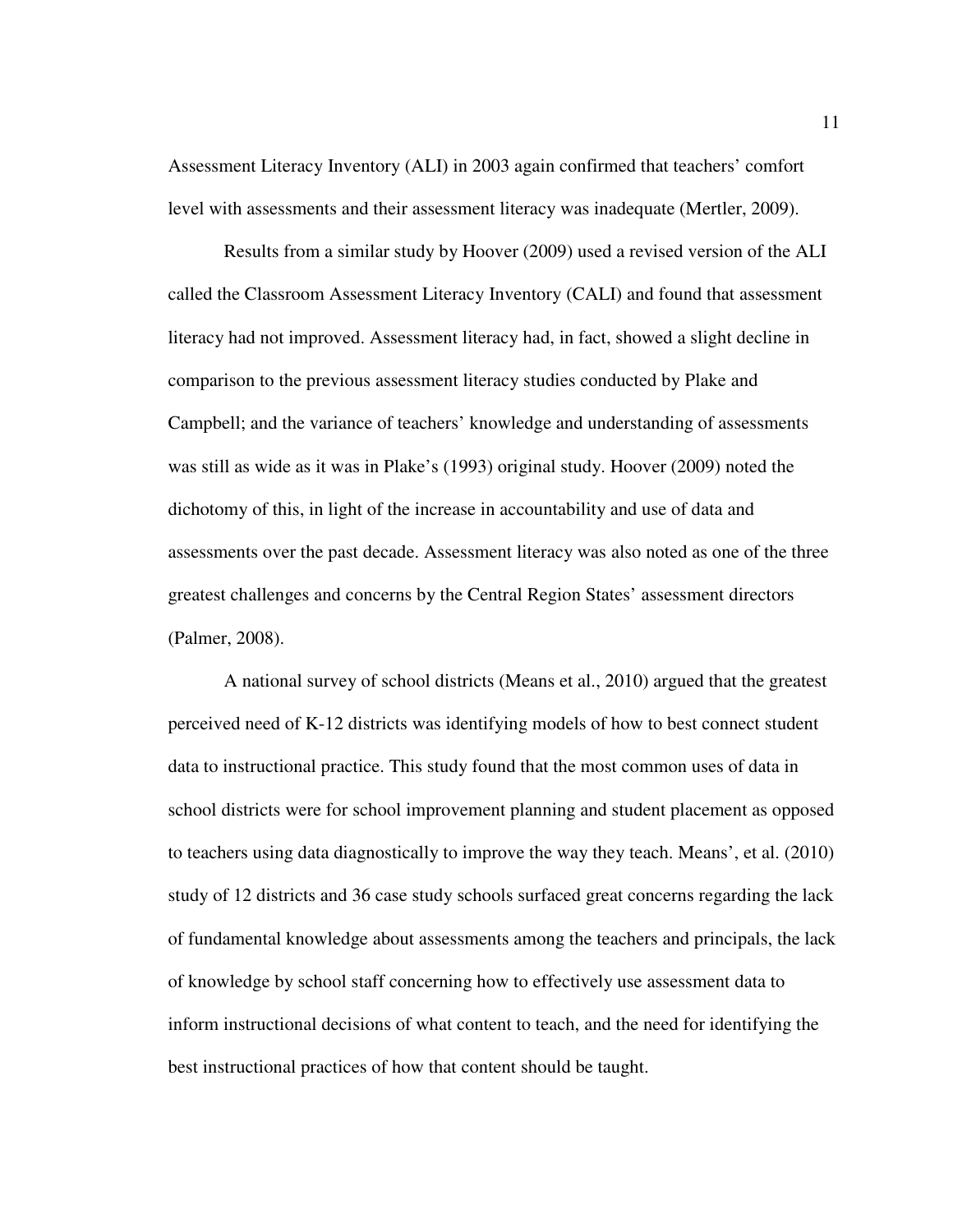In the Means' (2010) case study, school districts identified that one of the strongest ways to increase the use of data by teachers was to implement the following: (a) embed common interim assessments within a building and across a district, (b) ensure that staff members are given time to collaborate in a safe environment, (c) identify strengths and weaknesses of timely and relevant assessment data, and (d) then use the data to modify their instructional practices accordingly. Recognizing this, Illinois launched an effort to improve assessment literacy and alignment between state learning standards and classroom assessments by implementing the Standards-Aligned Classroom Initiative and measuring the impact through the use of the Teacher Assessment Efficacy Scale (TAES) (Wolfe et al., 2007).

The issue of assessment literacy impacts not only a teacher's ability to interpret data, but it also affects the manner by which a teacher uses such data to inform instruction in the classroom. Using assessments formatively is only as effective as a teacher's understanding of what next steps must be taken that will result in an increase in student achievement (Heritage et al., 2008). However, most teachers formatively use summative data by merely examining measures of central tendency, and to a much lesser degree, disaggregating content standards and subgroup data (Hoover, 2009).

In recent years more and more districts have been incorporating interim or benchmark assessments, thus providing teachers with more timely assessment data to use in their instructional planning efforts (Means et al., 2009). Means also noted that districts in the study perceived the greatest lack of best practice examples in: (a) tailoring instruction to meet students' individual needs, (b) using data to identify which practices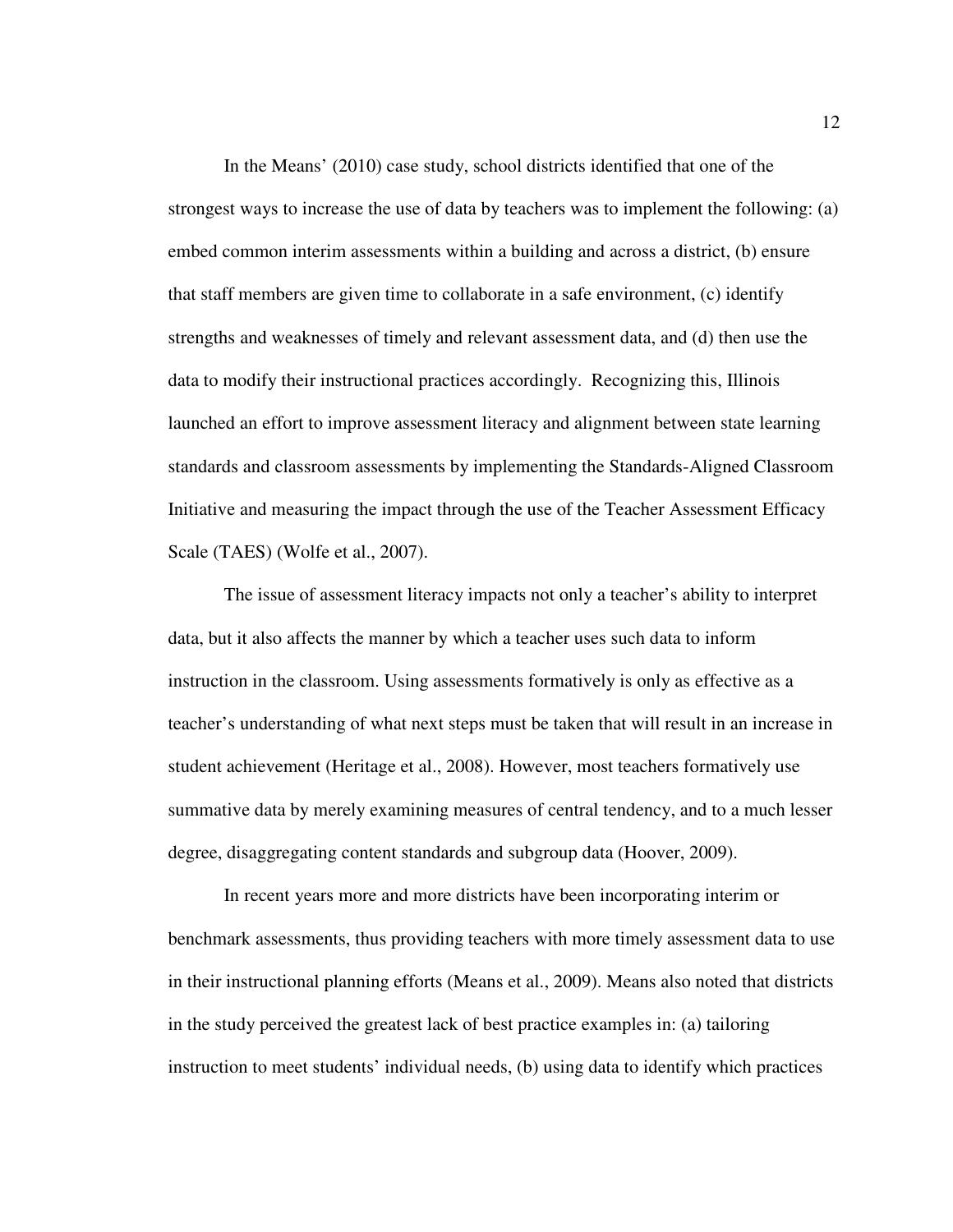work best for which students, and (c) developing curriculum-embedded formative assessments that generate actionable data. In order for data in decision-making to have a positive impact on instruction, it is necessary to identify and implement the effective instructional practices the data requires to increase student achievement (Means et al., 2009).

How districts develop and deliver professional learning to educators will be critical to the achievement of students who will be compared at a national level. The next section explores the research on professional learning related to standards, curriculum, and assessment.

# *Professional Learning*

Learning Forward, most recently known as the National Staff Development Council or NSDC, published new standards for professional learning in June of 2011 (Learning Forward, 2011). There are seven standards of professional learning: (a) learning communities, (b) leadership, (c) resources, (d) data, (e) learning designs, (f) implementation, and (g) outcomes.

Effective *learning communities* are committed to continuous improvement, collective responsibility, and goal alignment. Quality *leadership* empowers educators to develop capacity, advocate, and create support systems for professional learning. Maximizing *resources* requires prioritizing, monitoring, and well-coordinated efforts for educator learning. A variety of sources and types of student, educator, and system *data*  are utilized to plan, assess, and evaluate professional learning. *Learning designs,* such as theories, research, and models of human learning, must also be integrated to achieve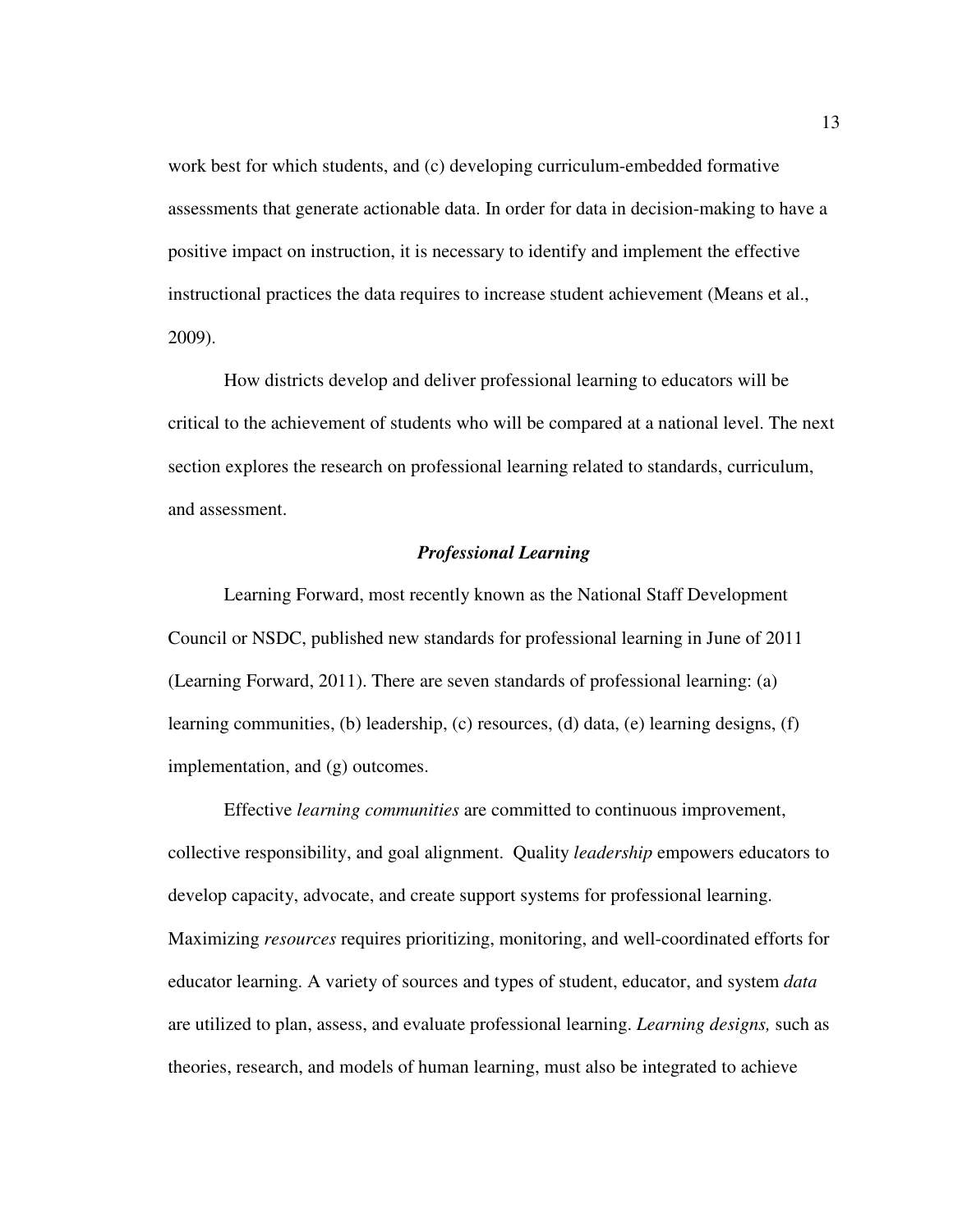intended outcomes. Long term change is achieved when applied research on change and sustained support for *implementation* of professional learning are embedded systemically. In addition, *outcomes* are well-aligned with educator performance and student curriculum standards (Learning Forward, 2011).

Results from the 2007-08 Standards Assessment Inventory (SAI) revealed a variety of data confirming the importance of high-quality professional learning where the word *learning* has replaced the former word *development* (Wei et al., 2009). This study indicated that effective professional learning led to improvements in teachers' knowledge, instructional practice, and student learning outcomes, most often when "teachers were engaged in sustained, collaborative professional development" (Wei et al., 2009, p. 5). The results of another study by Torff and Sessions (2008) indicated that professional development was most effective when it was sustained, intensive and focused on academic subject matter linked to content standards. Unfortunately, according to Black (as cited by Wei et al., 2009), state survey results indicate that well-designed professional learning opportunities are not representative of most U.S. teachers' professional development experiences.

It is typical that teachers who already possess strong content area expertise in mathematics are those primarily receiving professional learning rather than those with a more deficient math background, with very few teachers actually participating in highquality professional learning at all (Desimone et al, 2006). Teaching experience was found to be the best predictor of teachers' attitudes about professional learning. Teachers become more supportive of professional learning in their first two years of teaching;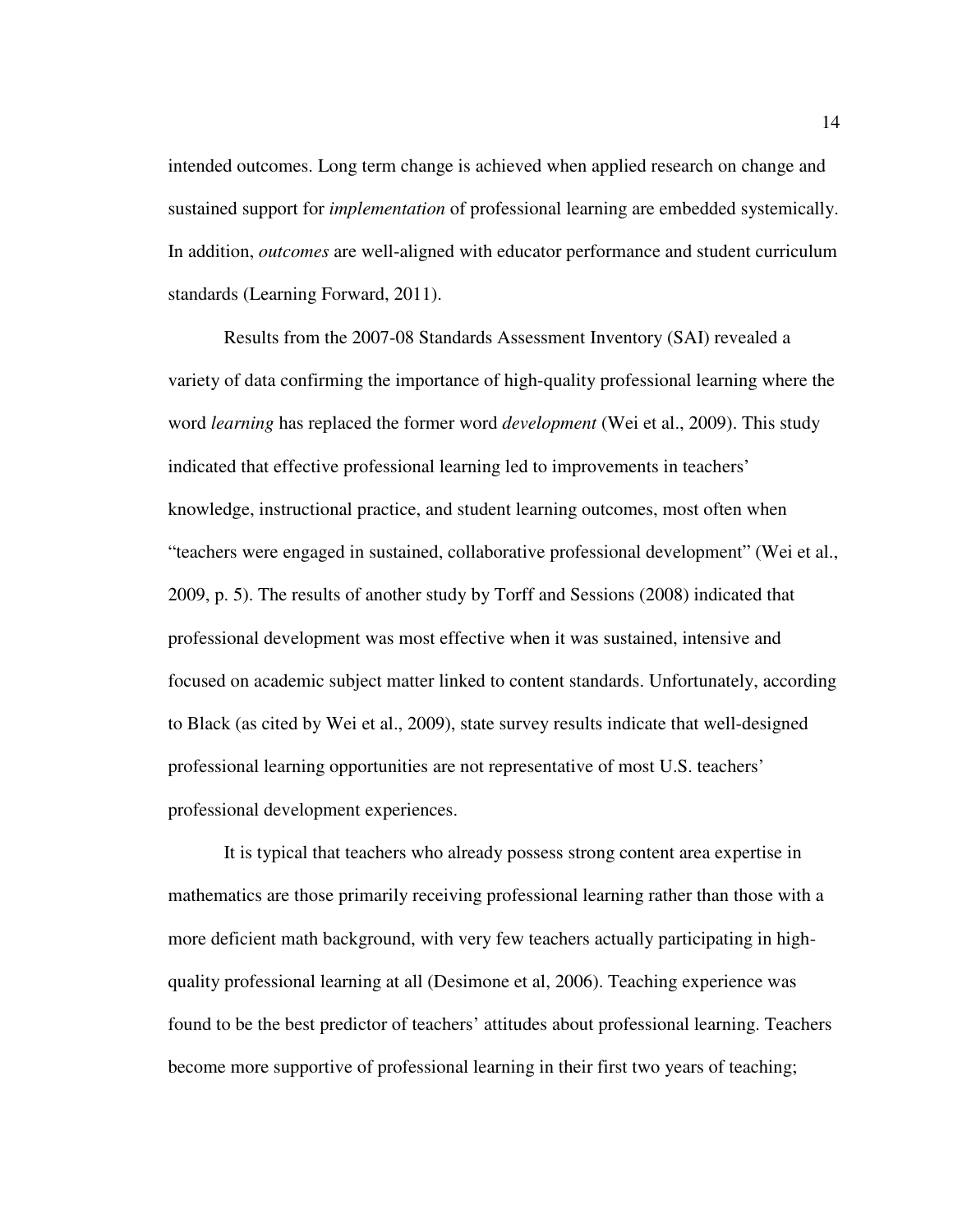however, the support then diminishes until their  $10<sup>th</sup>$  year in the profession when it then reverts to the level of support similar to that of a first year teacher (Torff & Sessions, 2008).

It has been shown that teacher professional learning in mathematics does have significant positive effects on student achievement (Blank & de las Alas, 2009). These effects were confirmed in a meta-analysis of 12 studies that focused on analyzing teacher professional learning in mathematics and the effects on student achievement in mathematics (Banilower et al., as cited by Blank, 2006). This meta-analysis showed a mean effect size of .21 for mathematics studies using a pre-post design. Banilower's research also showed that consistent effects were found when teachers received over 100 hours of professional learning.

As a Council of Chief State School Officers (CCSSO) cross-state study pointed out (Blank et al., 2007), professional learning was more likely to be effective if it was (a) aligned with the state standards for learning objectives, (b) was congruent to the daily operations of schools and teachers, and (c) was compatible with the instructional practices and knowledge teachers needed. The greatest district perceived area of need in professional learning was for models of how to more effectively connect student data to instructional practice (Means et al., 2010). A vast majority of the professional learning opportunities for teachers regarding the implementation of the CCSS will fall on the shoulders of school districts (Kober & Rentner, 2011).

As with any state standards implementation, but in particular with the transition from state standards to new standards incorporating the CCSS, it will be vital to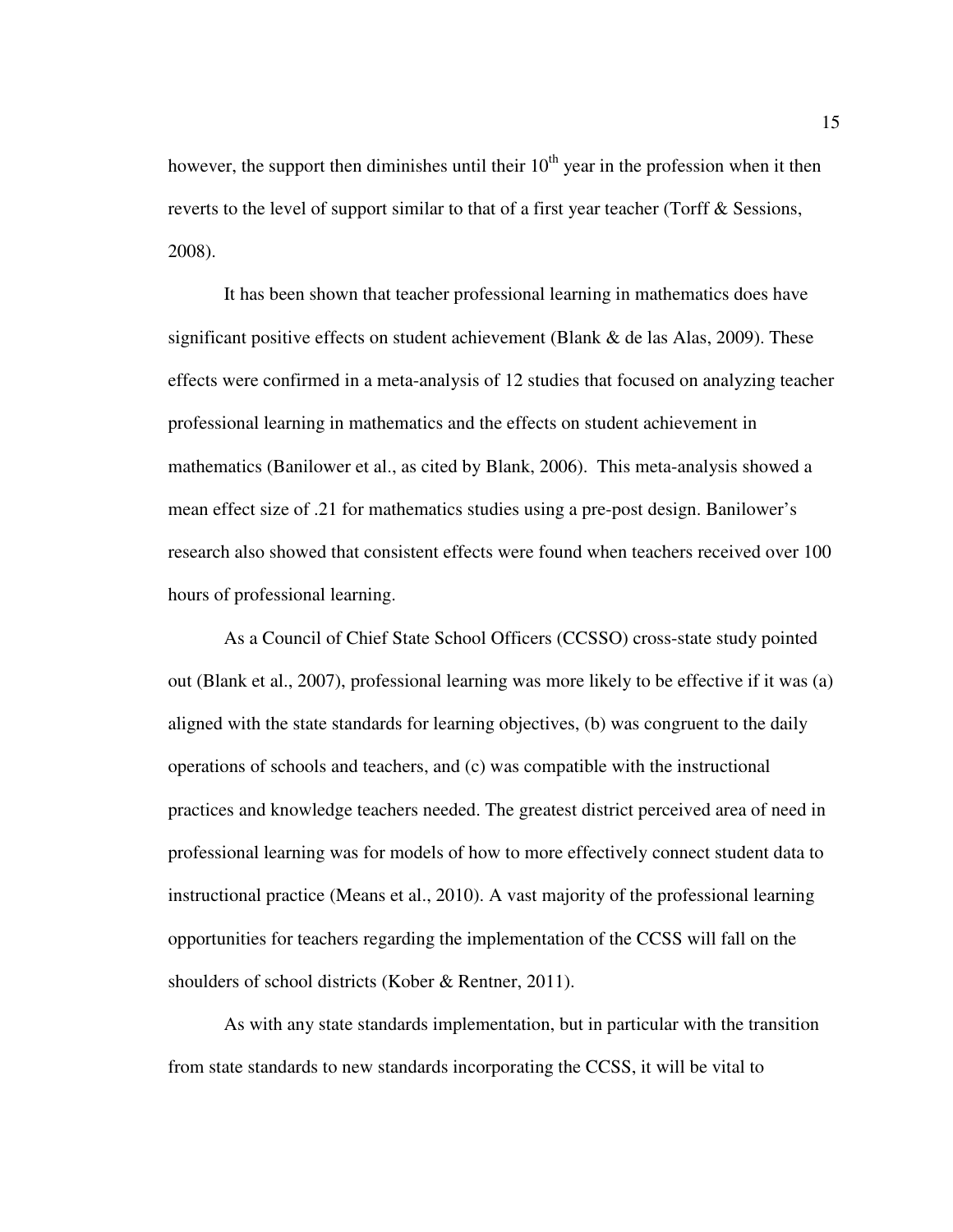familiarize educators with the new standards via intensive professional learning opportunities. Educators will also need professional learning opportunities to become familiar with the forthcoming new assessment frameworks and subsequent data to make well-informed changes in curriculum and instructional practices, especially in contextualized tasks involving extended analysis, research or communication that have not been typical of older, traditional assessment systems (Achieve, 2010).

This study is intended to learn how middle school math teachers perceive their professional learning and to explore their understanding of the Colorado Academic Math Standards and their assessment literacy, as well as their understanding of professional learning related to standards, curriculum, and assessment. The next section details the methodology to be utilized in this case study.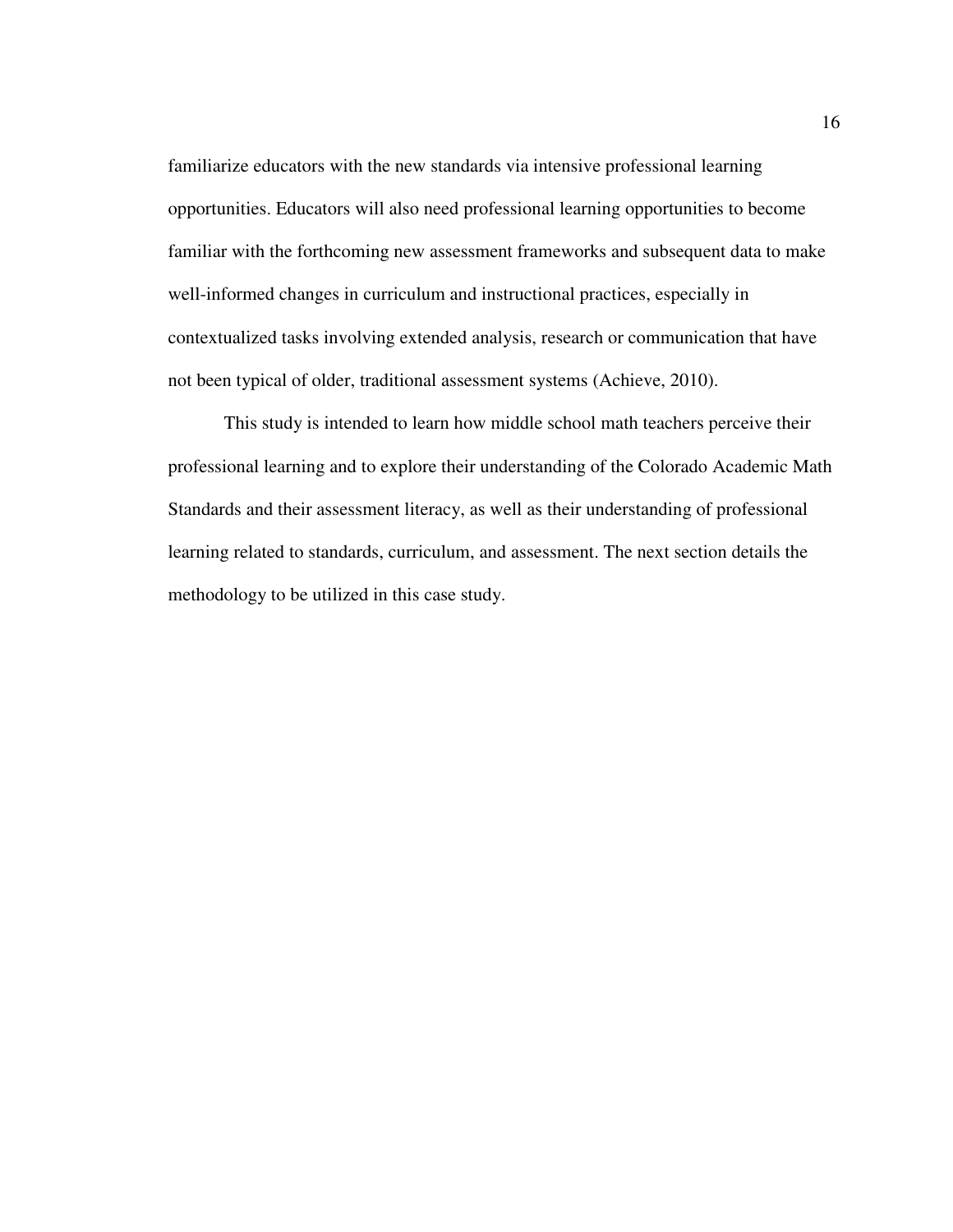#### **CHAPTER 3**

# **METHODOLOGY AND DATA ANALYSIS**

This quantitative study employed a quasi-experimental post-test design. Areas discussed include the following: (a) the research participants, (b) the research site, (c) the instrumentation used in the study, (d) the data collection procedures employed, and  $(e)$ the data analysis that was involved when data was collected.

#### *Study Participants*

Study participants included teachers from four suburban districts in the Midwest. Thirteen middle school teachers from grades six, seven and eight were invited individually and teachers were asked to solicit other middle school math teacher peers to participate, as well. Completed surveys were received from 42 teachers who taught various grade levels sixth grade through eighth grade and combinations thereof.

Of the 42 who completed the surveys, 57.1% were female while 42.9% were male. Asians comprised 4.8%, Caucasians 88.1%, Hispanic 4.8%, and Other 2.4% of the participants. The mean age was  $38.76$  years  $(SD = 9.79)$ . Participants had taught a mean of 11.14 years ( $SD = 6.29$ ). A Bachelor's degree was the "highest degree" held by  $26.2\%$ while 69.0% held a Master's degree and 4.8% had earned an Educational Specialist degree. For statistical analysis purposes in the study, degrees were categorized as "undergraduate" and "graduate." Thus, 26.2% had an "undergraduate" degree whereas 73.8% had a "graduate" degree.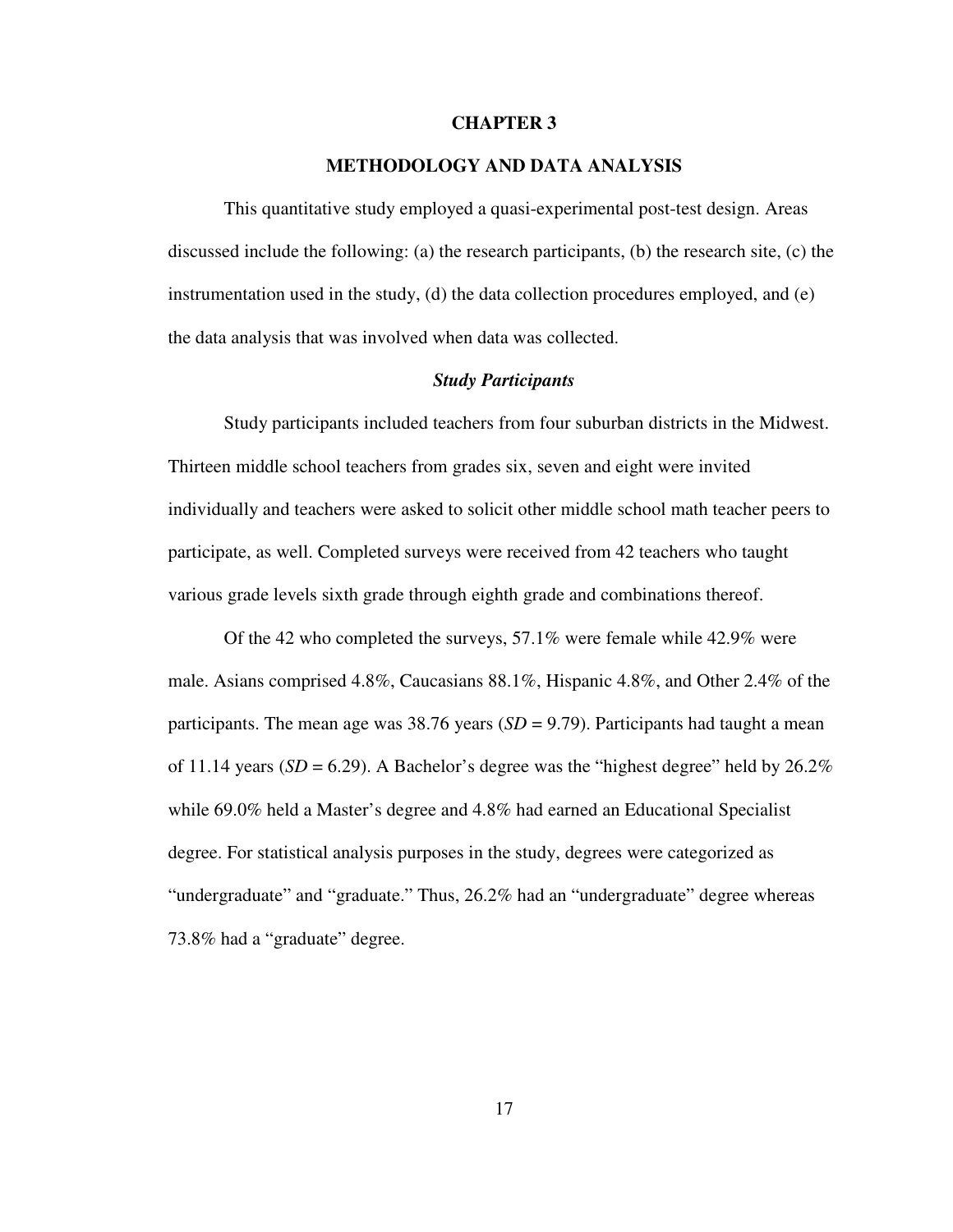# *Research Site*

The researcher sought permission to conduct the study in a suburban Midwest district; however, permission was not granted. Given the time constraints in area districts for submitting subsequent case study applications, the study was instead conducted directly with individual middle school math teacher participants from four Midwest suburban school districts.

# *Instrumentation*

The survey instrument consisted of 26 questions (see Appendix A). Names were not used in the survey, nor district names of where the teachers taught math. Nine of the questions on the survey were demographic in nature and included: (a) agreement to complete the survey, (b) age, (c) ethnicity (d) gender, (e) grade levels taught, (f) total years teaching, (g) total years teaching math, (h) highest degree attained, and (i) school email address. The address was only asked to verify there were not duplicate responses, to allow the researcher to send the incentive, and to allow the researcher to verify that the email was associated with a person who actually taught middle level math. Seventeen of the questions were based on a Likert-type response range from (5) Strongly Agree to (1) Strongly Disagree, with a maximum total of 85 points possible and a minimum of 17 points possible.

# *Data Collection Procedures*

 Upon receiving IRB approval, the researcher sent in November 2011 an email to thirteen sixth, seventh and eighth grade math teachers in four suburban Midwest school districts with a link to the online consent form and survey (see Appendix A) created with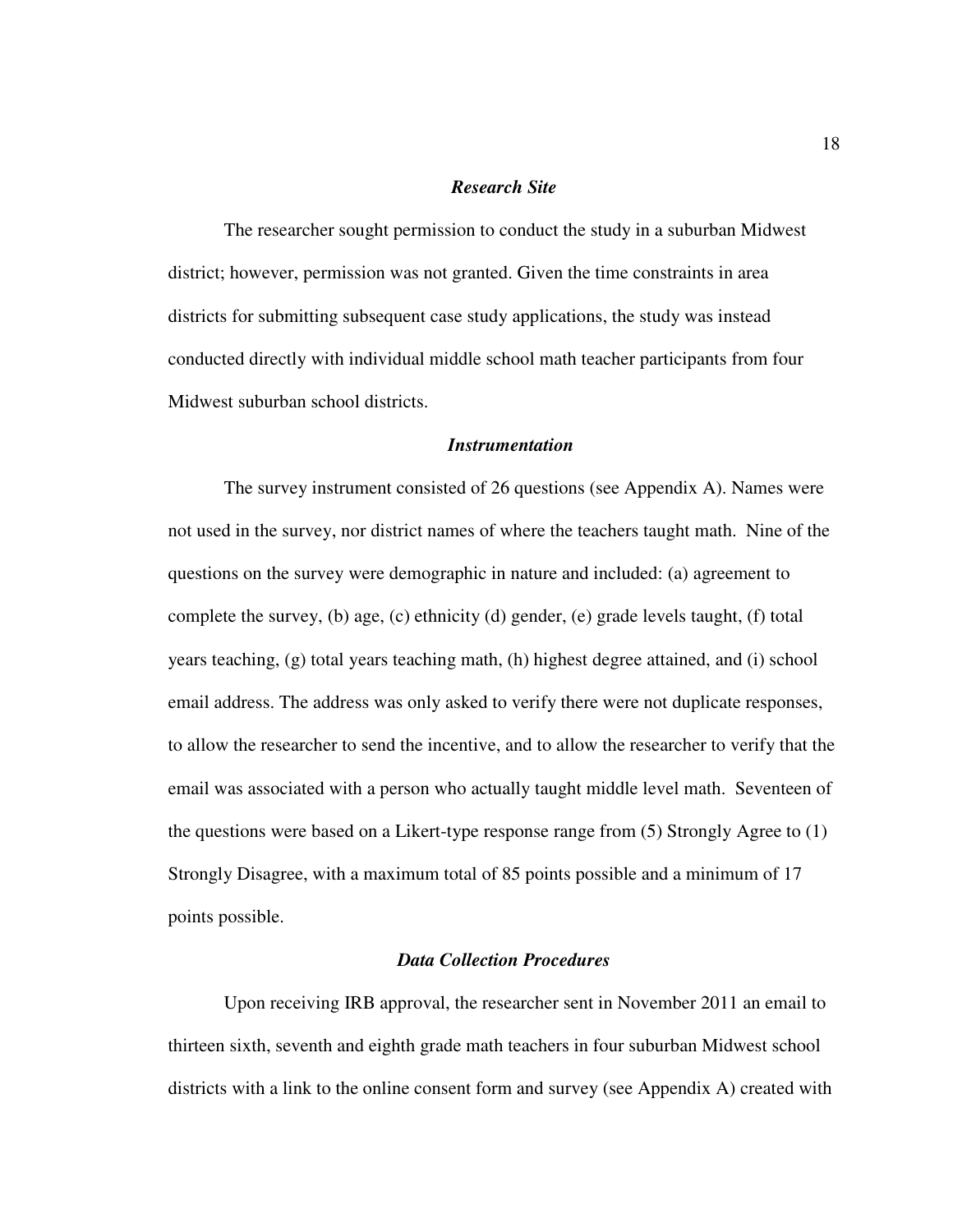Google Docs (Google Docs, 2011). Teachers were asked to complete the survey within two weeks. Teachers were informed in the consent form of the survey that by completing the survey, each would receive a gift certificate to any Restaurant.com location of his or her choice. Of the 42 respondents, seven chose not to respond to the offer of the incentive and 35 online gift cards were distributed before the holiday break in December 2011. Teachers who completed the survey also had the opportunity to request a copy from the researcher of the final study findings.

# *Data Analysis Plan*

Survey data analysis began in December and concluded in February 2012. The quantitative data were analyzed using SPSS software (SPSS, 2011) for mean, standard deviation, variance, and effect size. The researcher disaggregated data by (a) gender, (b) age, (c) number of grade levels taught, (d) ethnicity, (e) years of teaching experience, and (f) highest degree attained. These data were analyzed to determine significant findings, if any, that could potentially impact the district's approach to implementation of standards, assessments, and professional learning. Upon the completion of the data analysis in February 2012, the data were graphed and displayed in figures and tables. Preliminary findings were presented to a psychology assistant professor at a neighboring college to member check and validate the findings.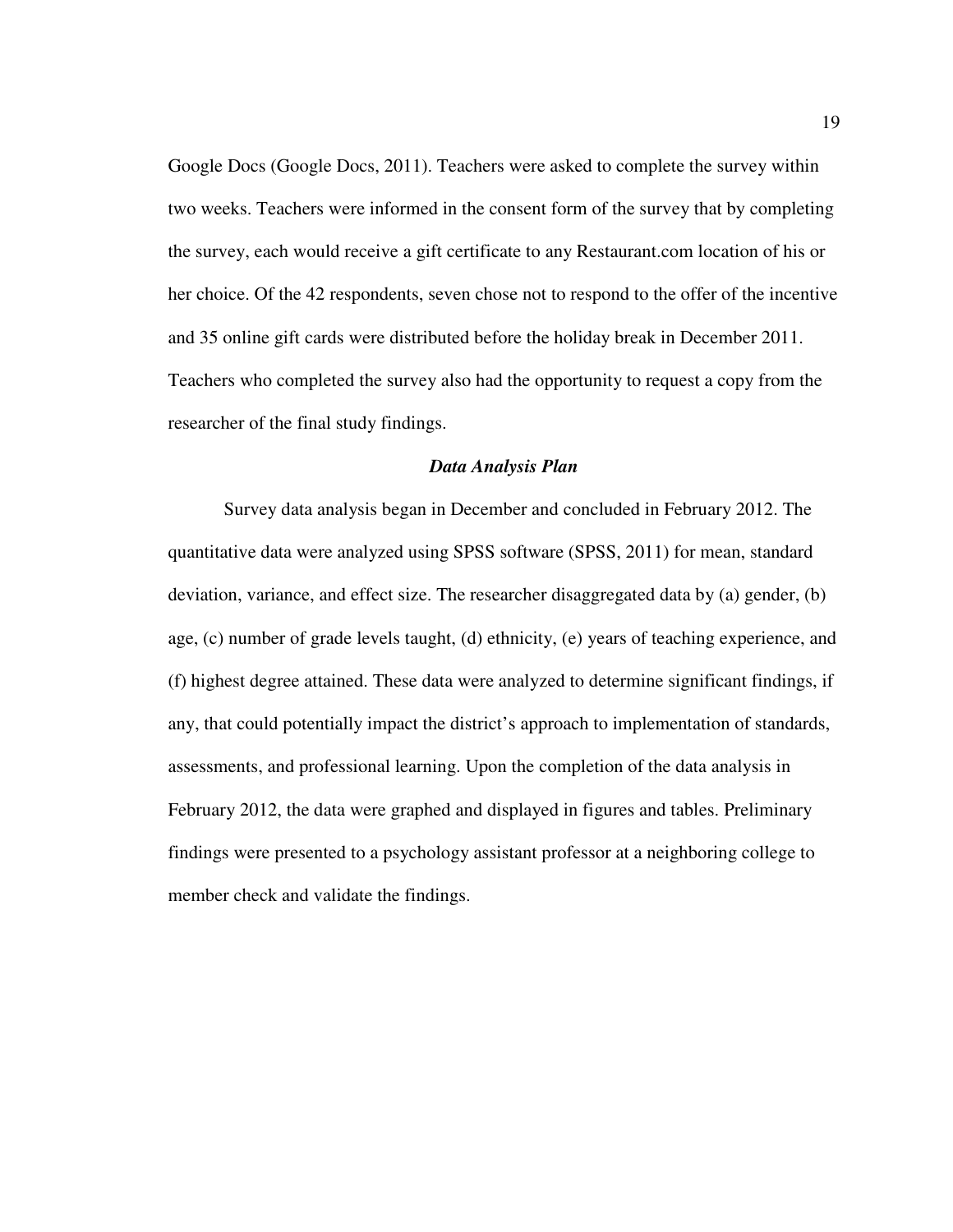#### **CHAPTER 4**

## **FINDINGS**

The chapter presents the results of the study according to teacher survey responses and according to questions in three categories: (a) assessment literacy, (b) standards, and (c) professional learning. The questions in the three research areas are interpreted through quantitative results. The findings of this study are discussed as follows: (a) overview of statistical procedures, (b) description of findings pertinent to each hypothesis, objective, or question, and (c) other findings.

#### *Overview of Statistical Procedures*

The statistical procedure used in the study was Spearman rho (*r*). The researcher initially analyzed the quantitative results (Appendix B). A "5" was assigned to "strongly agree" responses, a "4" was assigned to "agree" responses, a "3" was assigned to "neutral" responses, a "2" was assigned to "disagree" responses, and a "1" was assigned to "strongly disagree" responses. Given the Likert format of the survey, a Likert sum of responses for each category (assessment literacy, standards, and professional learning) was used to determine what, if any, statistical significances occurred when bivariate correlations were examined. Tables are provided to illustrate the individual statistically significant correlations in the study.

# *Description of Findings*

There were 42 participants in the study. Of those who participated, 57.1% were female while 42.9% were male. Asians comprised 4.8%, Caucasians 88.1%, Hispanic 4.8%, and Other 2.4% of the participants. The mean age was 38.76 years (*SD* = 9.79). Participants had taught a mean of 11.14 years (*SD* = 6.29). A Bachelor's degree was the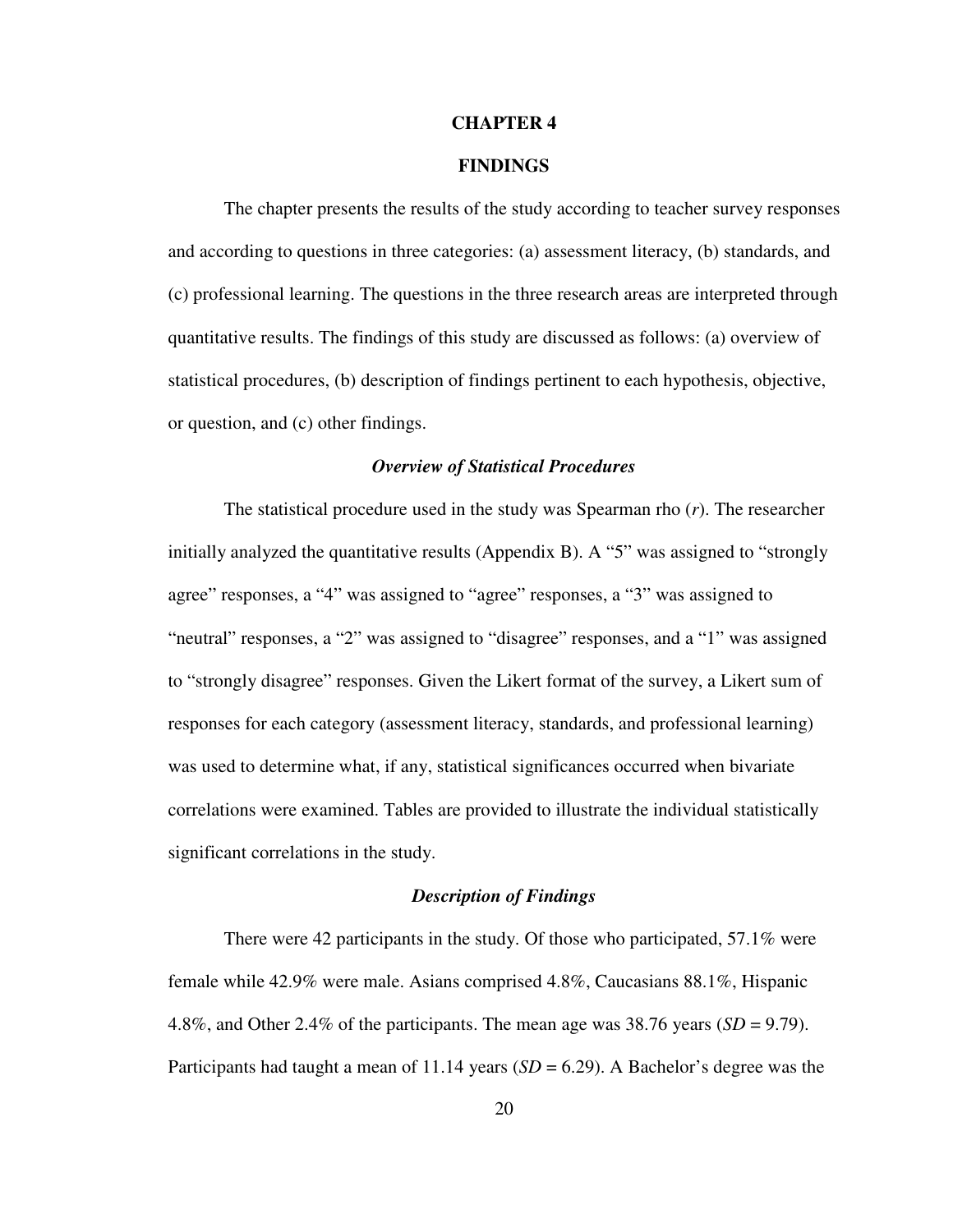"highest degree" held by 26.2% while 69.0% held a Master's degree and 4.8% had earned an Educational Specialist degree. For statistical analysis purposes in the study, degrees were categorized as "undergraduate" and "graduate." Thus, 26.2% had an "undergraduate" degree whereas 73.8% had a "graduate" degree.

Likert sum totals were used for the groups of questions in each of three categories in the study: assessment literacy (survey items 9-14), standards (survey items 15-20), and professional learning (survey items 21-25). The Likert sum for the six assessment literacy survey items (questions 9 -14) ranged from a minimum score of 6 to a maximum score of 30. The Likert sum for the six standards survey items (questions 15 -20) ranged from a minimum score of 6 to a maximum score of 30. The Likert sum for the five professional learning survey items (questions 21 - 25) ranged from a minimum score of 5 to a maximum score of 25. Of the 28 bivariate comparisons made, it was determined that eight statistically significant results existed. However, one comparison (age and number of years taught) was eliminated due to the causal relationship that naturally existed between those two categories.

The data in Table 1 suggested a statistically significant relationship between the number of years participants had taught and the Likert sum of their assessment literacy responses,  $r_s = 0.369$ ,  $N = 42$ ,  $p = 0.016$ , two-tailed. Thus, teachers' understanding and knowledge regarding assessment literacy was positively associated with the number of years they had taught. Therefore, the higher a person's assessment literacy score was, the more years they had taught.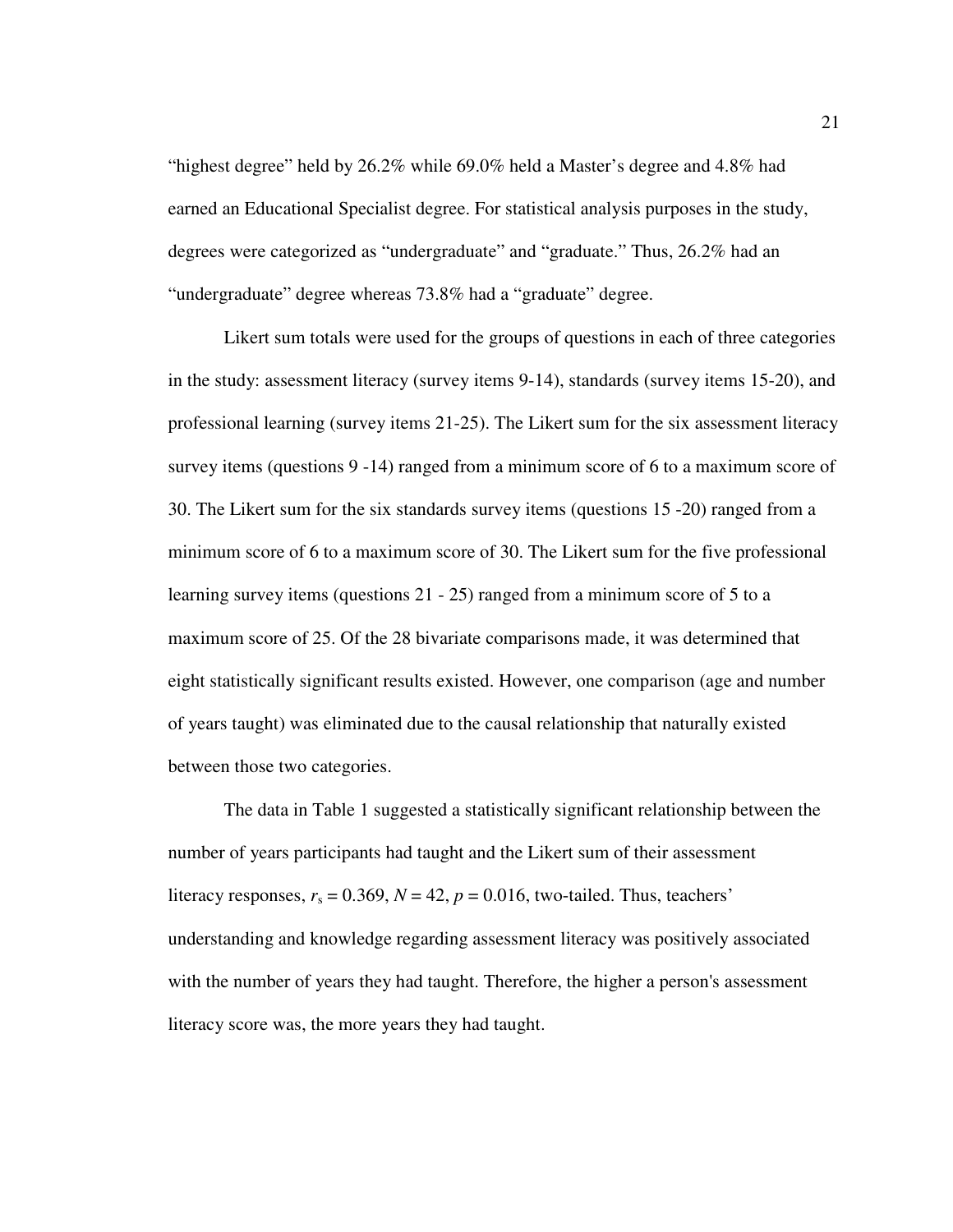# Table 1

*Number of Years Taught and the Assessment Literacy Sums* 

| Spearman's rho | <b>Years Taught</b>            |                   |
|----------------|--------------------------------|-------------------|
| Sum            | <b>Correlation Coefficient</b> | .369 <sup>°</sup> |
| Assessment     | Sig. (2-tailed)                | 0.016             |
| Literacy       |                                |                   |

\*. Correlation is significant at the 0.05 level (2-tailed).

The data in Table 2 suggested a statistically significant relationship between the ages of the participants and the Likert sum of their assessment literacy responses,  $r_s$  = 0.386,  $N = 42$ ,  $p = 0.012$ , two-tailed. This meant that one's understanding and knowledge regarding assessment literacy was positively associated with their age. Hence, the older a person was, the higher their assessment literacy score.

Table 2

*Ages and the Assessment Literacy Sums* 

| Spearman's rho | Age                            |         |
|----------------|--------------------------------|---------|
| Sum            | <b>Correlation Coefficient</b> |         |
| Assessment     | Sig. (2-tailed)                | 0 O 1 2 |
| Literacy       |                                |         |

\*. Correlation is significant at the 0.05 level (2-tailed).

The data in Table 3 suggested a statistically significant relationship between the gender of the participants and the Likert sum of their standards responses,  $r_s = -0.352$ , *N*  $= 42$ ,  $p = 0.022$ , two-tailed. Overall, understanding and knowledge regarding standards was negatively associated with gender, meaning that females showed greater understanding of standards than males.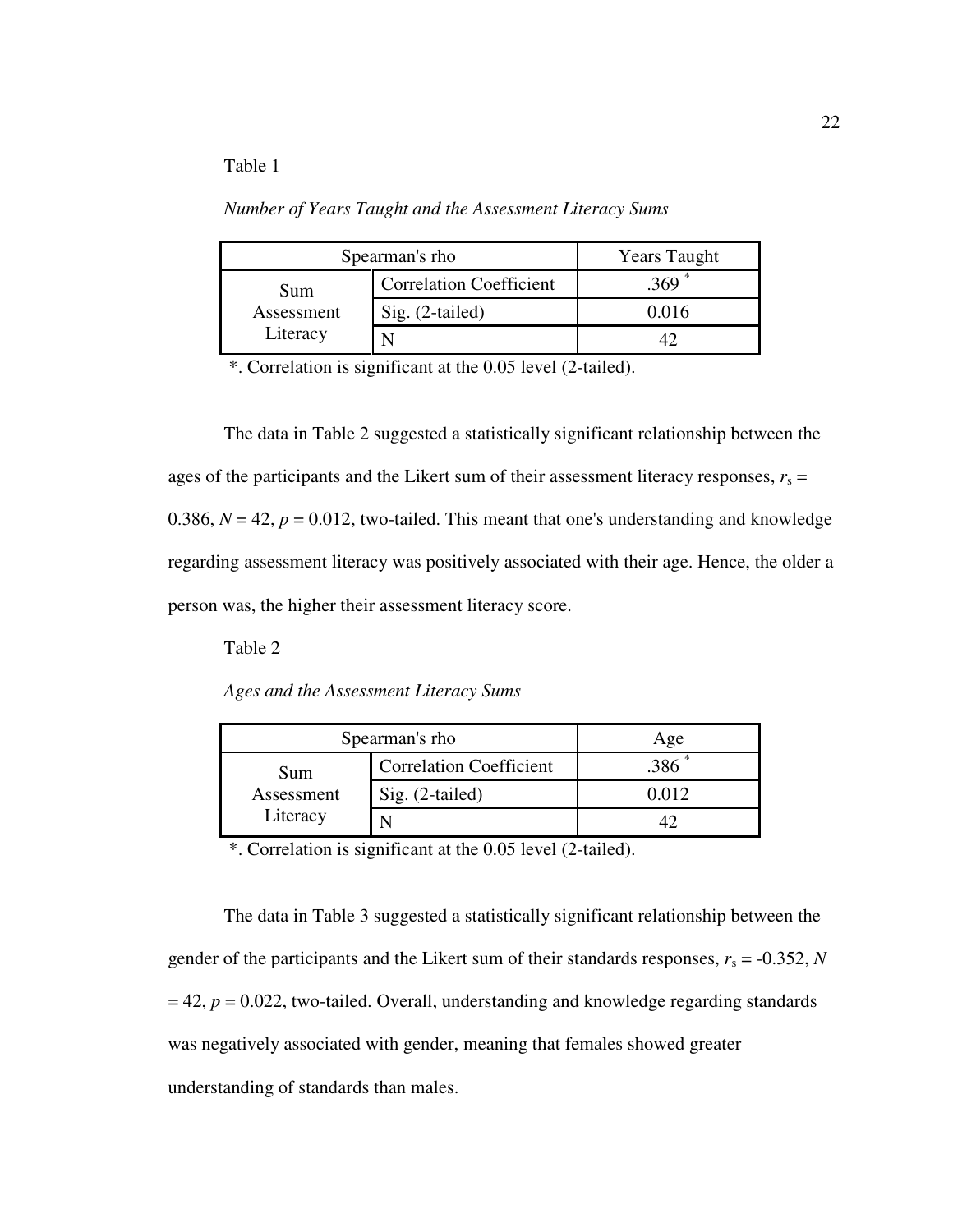# Table 3

*Genders and the Standards Sums* 

| Spearman's rho          |                                | Gender      |
|-------------------------|--------------------------------|-------------|
|                         | <b>Correlation Coefficient</b> | $-.352$ $*$ |
| Sum<br><b>Standards</b> | Sig. (2-tailed)                | በ በ22       |
|                         |                                |             |

\*. Correlation is significant at the 0.05 level (2-tailed).

The data in Table 4 suggested a statistically significant relationship between the age of the participants and the Likert sum of their standards responses,  $r_s = 0.368$ ,  $N = 42$ ,  $p = 0.016$ , two-tailed. It was not surprising that teachers' understanding and knowledge regarding standards was positively associated with their age. It was evident that the older the teacher was, the more knowledge they had of the standards.

Table 4

*Ages and the Standards Sums*

| Spearman's rho          |                                | Age      |
|-------------------------|--------------------------------|----------|
|                         | <b>Correlation Coefficient</b> | $.368$ * |
| Sum<br><b>Standards</b> | Sig. (2-tailed)                | 0.016    |
|                         |                                |          |

\*. Correlation is significant at the 0.05 level (2-tailed).

The data in Table 5 showed a statistically significant relationship between the Likert sum of participants' assessment literacy responses and the Likert sum of their standards responses,  $r_s = 0.556$ ,  $N = 42$ ,  $p < 0.001$ , two-tailed. Thus, one's understanding and knowledge of assessment literacy was positively associated with their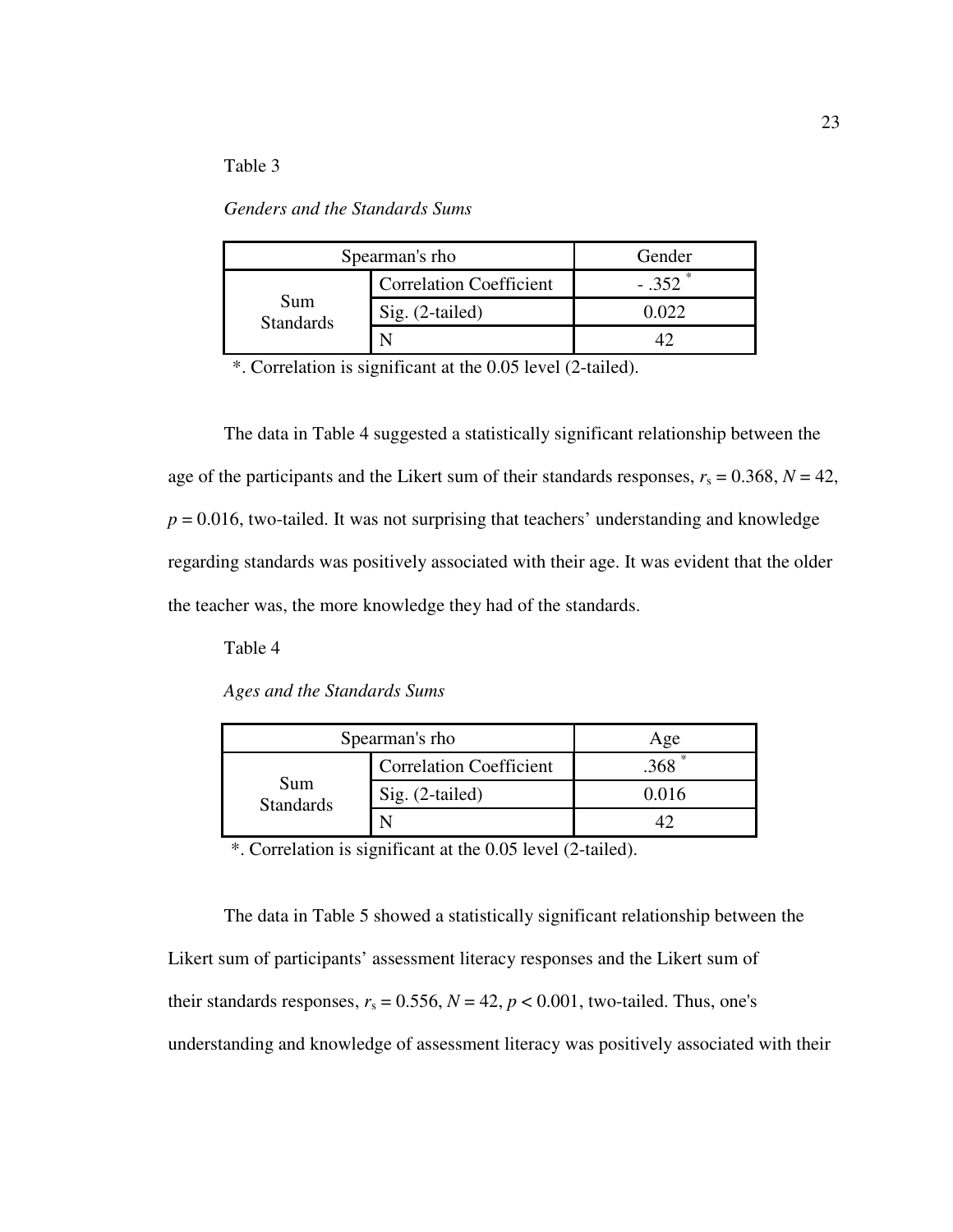understanding and knowledge of standards. Therefore, the higher a person's assessment literacy score was, the higher their standards score was, showing that understanding assessments was directly correlated with understanding the standards.

Table 5

*Assessment Literacy Sums and the Standards Sums* 

| Spearman's rho          |                                | Sum<br><b>Assessment Literacy</b> |
|-------------------------|--------------------------------|-----------------------------------|
|                         | <b>Correlation Coefficient</b> | **<br>.556                        |
| Sum<br><b>Standards</b> | Sig. (2-tailed)                | 0.000                             |
|                         |                                |                                   |

\*\*. Correlation is significant at the 0.01 level (2-tailed).

The data in Table 6 suggested a statistically significant relationship between the Likert sum of participants' assessment literacy responses and the Likert sum of their professional learning responses,  $r_s = 0.312$ ,  $N = 42$ ,  $p = 0.044$ , two-tailed. The study found that the teachers' understanding and knowledge of assessment literacy was positively associated with their perceptions of the quality of professional learning they had received. So, understanding assessments helped the teachers to find more meaning and relevance in the professional learning offerings.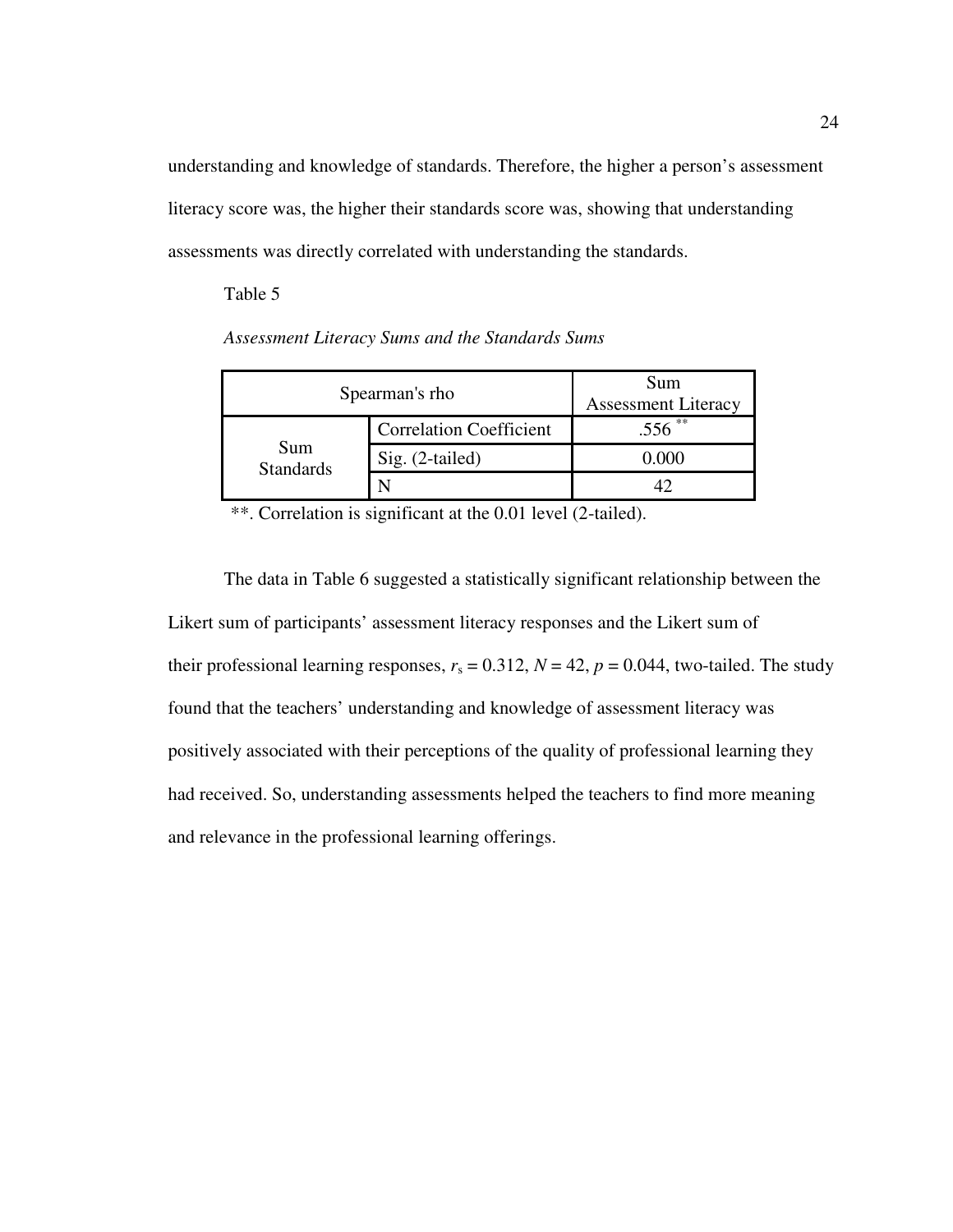# Table 6

*Assessment Literacy Sums and the Professional Learning Sums*

| Spearman's rho           |                                | Sum<br><b>Assessment Literacy</b> |
|--------------------------|--------------------------------|-----------------------------------|
| Sum                      | <b>Correlation Coefficient</b> | 312                               |
| Professional<br>Learning | Sig. (2-tailed)                | () ()44                           |
|                          |                                |                                   |

\*. Correlation is significant at the 0.05 level (2-tailed).

The data in Table 7 found a statistically significant relationship between the Likert sum of participants' assessment literacy responses and the Likert sum of their professional learning responses,  $r_s = 0.358$ ,  $N = 42$ ,  $p = 0.020$ , two-tailed. Therefore, teachers' understanding and knowledge of standards was also positively associated with their perceptions of the quality of professional learning they had received. This meant that when teachers understand the standards, that are more likely to find meaning and relevance in professional learning offerings.

# Table 7

*Standards Sums and the Professional Learning Sums* 

| Spearman's rho           | Sum<br><b>Standards</b>        |         |
|--------------------------|--------------------------------|---------|
| Sum                      | <b>Correlation Coefficient</b> | $.358*$ |
| Professional<br>Learning | $Sig. (2-tailed)$              | 0.020   |
|                          |                                |         |

\*. Correlation is significant at the 0.05 level (2-tailed).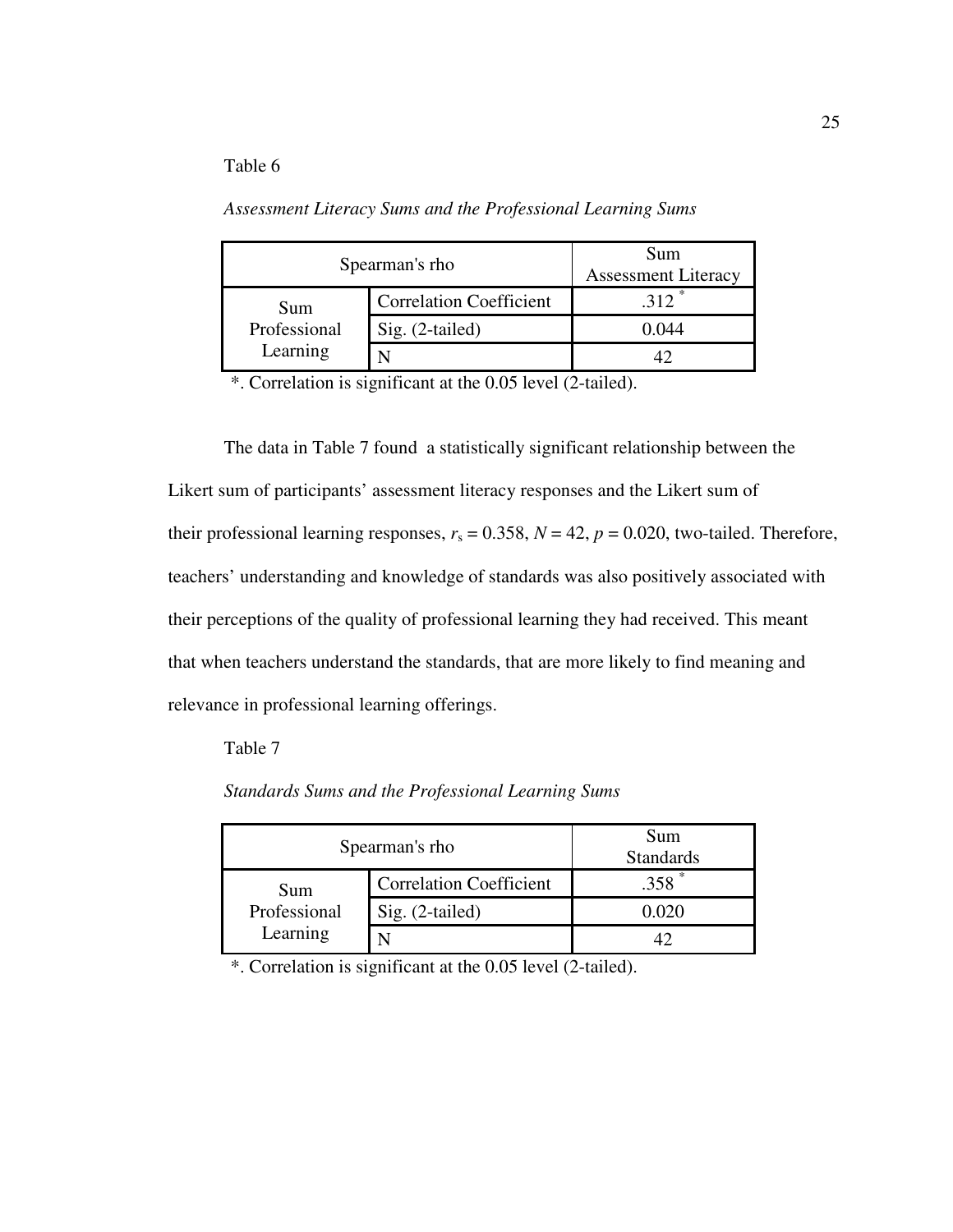# *Other Findings*

No statistically significant correlation was found between the professional learning Likert sum and any of the following: gender, age, the number of grade levels taught, the number of years taught, or the type of degree (undergraduate versus graduate) held by survey participants. Furthermore, ethnicity, the number of grade levels taught, and the highest degree held showed no statistically significant correlation with any of the Likert sums of the three categories: assessment literacy, standards, and professional learning.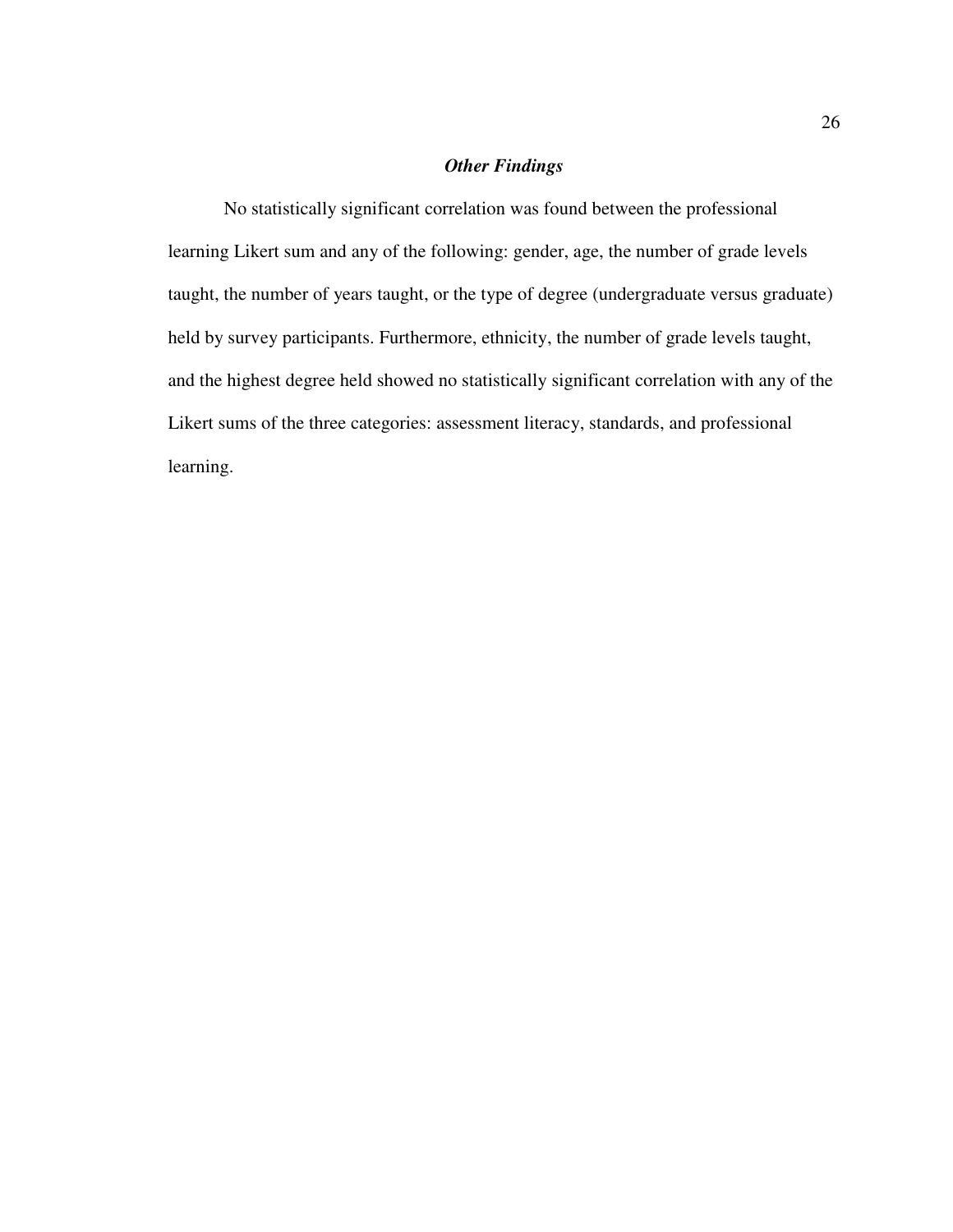#### **CHAPTER 5**

# **SUMMARY AND DISCUSSION**

 This chapter presents implications and conclusions derived from the findings of this study. It begins with a review of the research problems. The discussion concludes with limitations of the study, implications, and recommendations for future studies.

# *Summary of Research Problem, Method, and Findings*

The research problem was to identify what, if any, correlations existed when examining participants' demographic data in relationship to their assessment literacy, standards, and professional learning. Potential relationships among participants' responses between and amongst their assessment literacy, standards, and professional learning were also examined, using Likert sums for the questions in each of the aforementioned categories.

A Spearman Rho (*r*) correlation was used to determine any existing relationships. Twenty-eight correlations were examined. Eight of the correlations were found to be statistically significant, although one correlation was ignored due to the causal relationship that existed between age and the number of years taught.

#### *Implications*

Placing an emphasis on state standards will likely increase teachers' assessment literacy. Also, using state assessment frameworks will likely increase teachers' understanding of state standards.

Given the noted influence alignment of the four types of curriculum (intended, planned, taught, and assessed) has on student achievement and the statistically significant relationships that exist as demonstrated by the study, educators will benefit from districts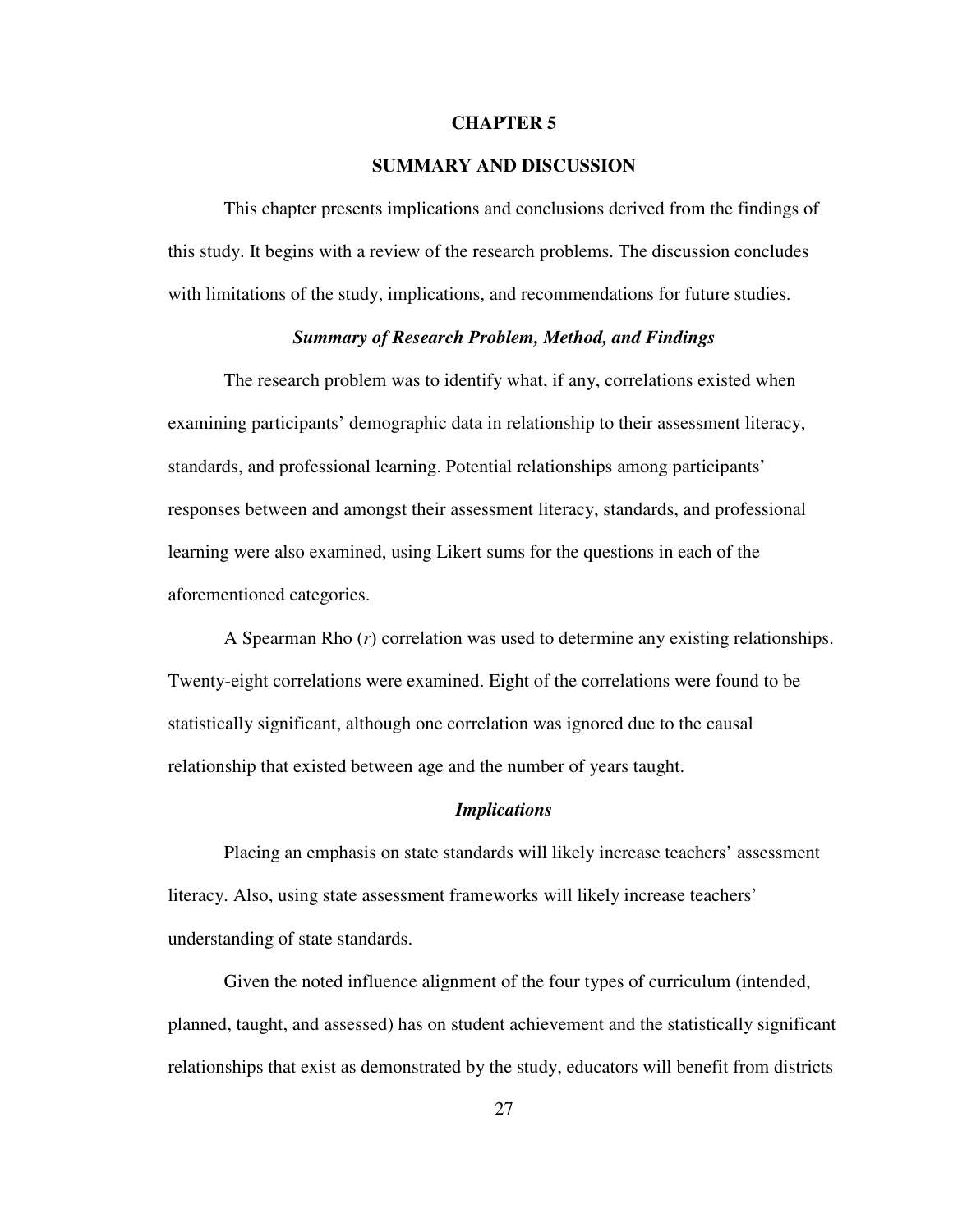and buildings that are strategic in professional learning offerings as they pertain to assessment literacy and standards.

The significant role alignment plays in student achievement also indicates that district personnel, which includes curriculum and instruction as well as assessment leadership, should be ever mindful of alignment between state standards and district curriculum frameworks. In addition, providing staff with professional learning regarding the effective instructional implementation of well-aligned district curriculum leads to higher student achievement.

The study found the number of grade levels taught and whether a teacher had an undergraduate or graduate degree had no bearing on one's assessment literacy, knowledge of state standards, or professional learning. Therefore, it is recommended that a plan of action should be created for all staff members.

#### *Recommendations for Future Study*

One aspect that might be beneficial to examine in a future study is to ascertain the existence of any statistical significances comparing the number of course preparations teachers have, rather than the number of grade levels taught. Another consideration is to conduct a study with math teachers who work primarily with English Language Learners (ELL) or special needs populations in the survey, and compare their assessment literacy and standards literacy with their students' achievement on state assessments.

Examining the quality of alignment between state standards and district standards would be a worthy endeavor. Given the heighted scrutiny of student achievement on state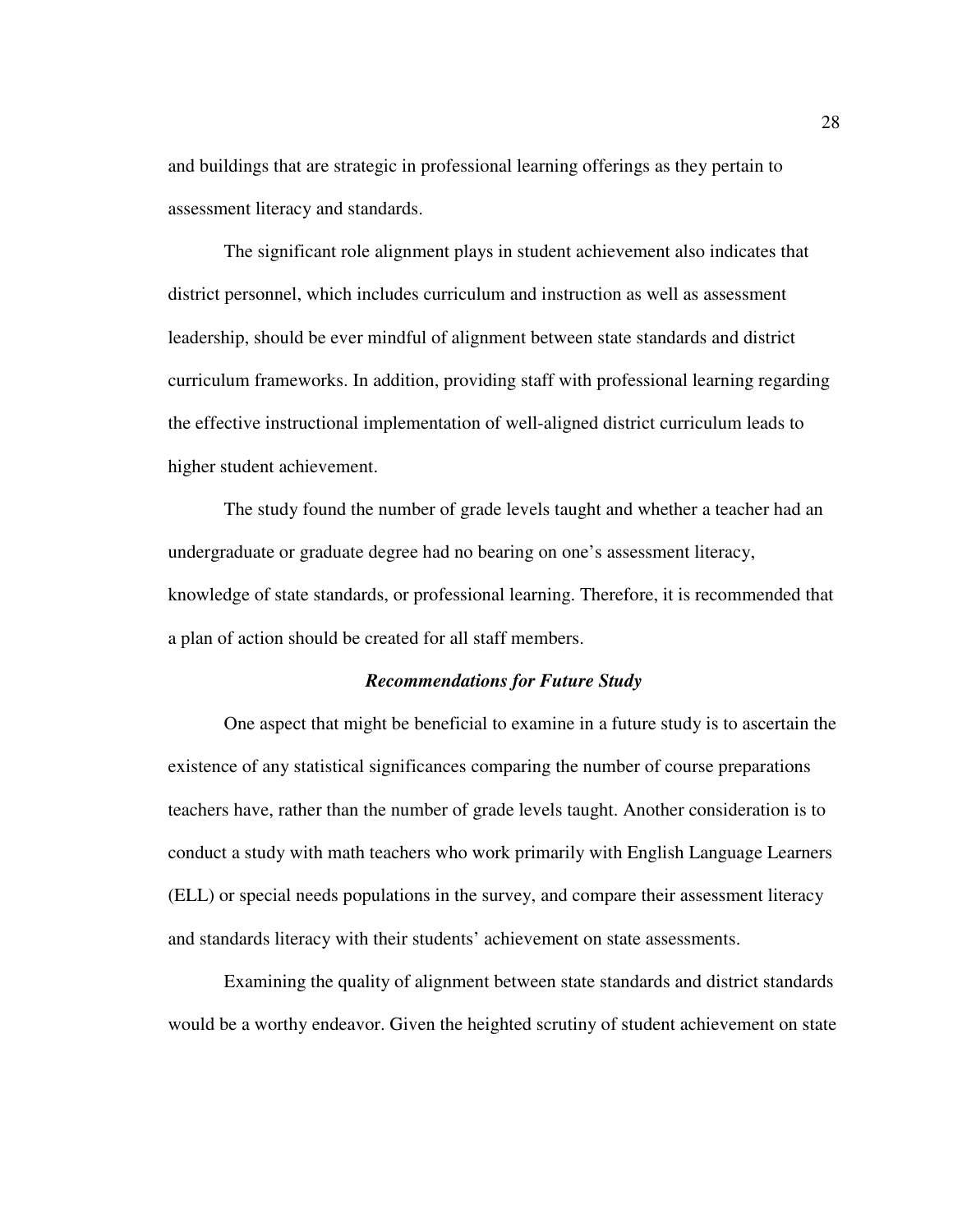assessment results and their use in judging the quality of instruction, it could be crucial to examine all aspects of alignment: intended, planned, taught, and assessed.

As evidenced in the study, interrelationships exist between assessment literacy, state standards, and professional learning. Since these areas were shown to not be mutually exclusive, opportunities to embed assessment literacy and state standards within professional learning should be a priority.

#### *Limitations*

One limitation of the study was that Likert scales presented a statistical challenge in the study. Thus, the Likert scale sums were utilized to provide a more comprehensive view of each of the three survey categories used in the study: assessment literacy, standards, and professional learning. Furthermore, the inability to secure one district for administration of the survey made interpretation of results a greater challenge since professional development and district cultures vary from one district to another.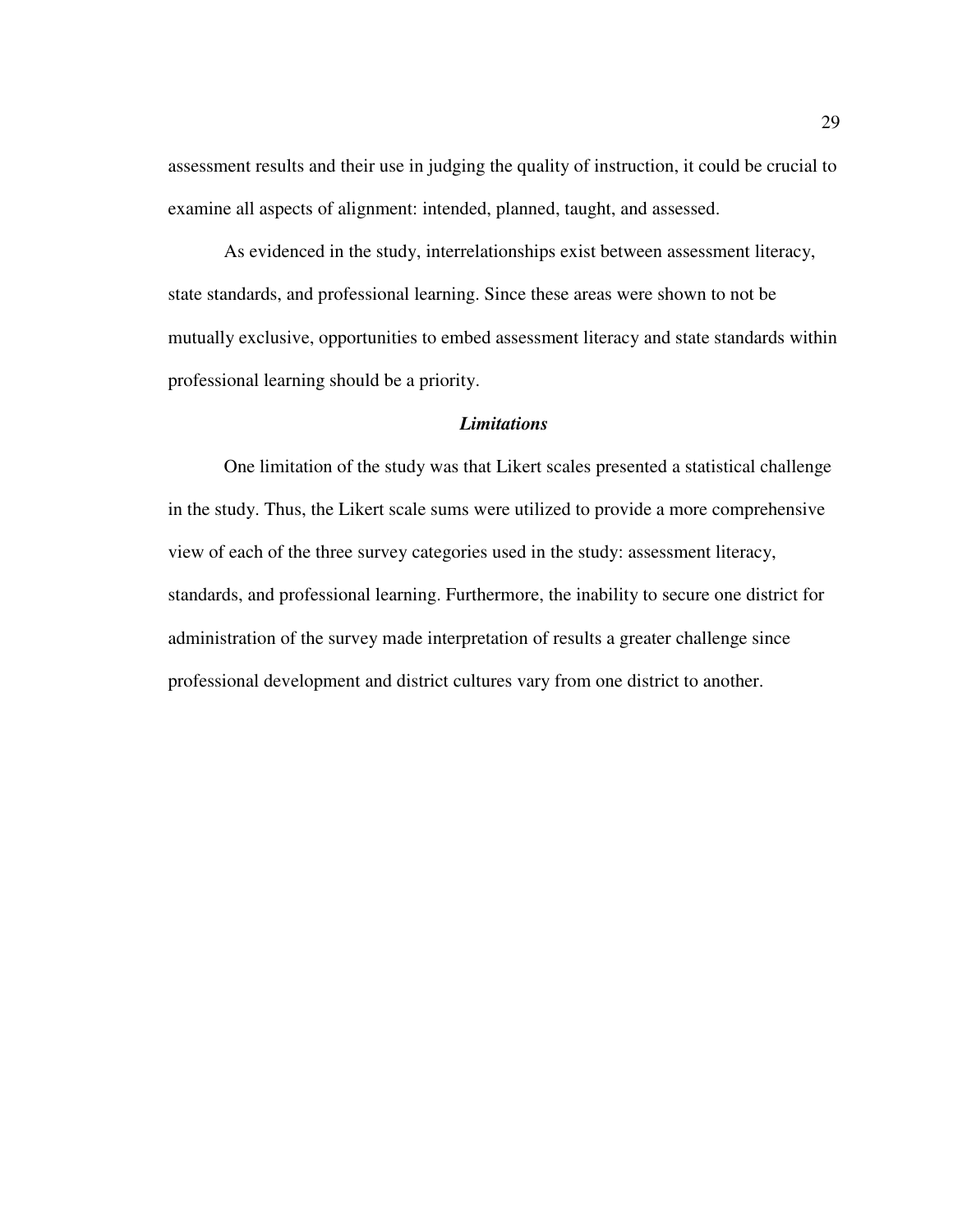#### **REFERENCES**

- Achieve. (2010). On the road to implementation: Achieving the promise of the Common Core State Standards, 1-38.
- Blank, R. K., Smithson, J., Porter, A., Nunnaley, D., & Osthoff, E. (2006). Improving instruction through schoolwide professional development: Effects of the data-on-enacted-curriculum model. *ERS Spectrum*, 9-23.
- Blank. R. K., & de las Alas, N. (2009). *Effects of teacher professional development on gains in student achievement: How meta-analysis provides scientific evidence useful to education leaders.* The Council of Chief State School Officers.
- Carmichael, S. B., Martino, G., Porter-Magee, K., & Wilson, W. S. (2010). The state of state standards and the common core in 2010. Thomas B. Fordham Institute, 1-373.
- Desimone, L. M., Smith, T. M., & Koji, U. (2006). Are teachers who need sustained, content-focused professional development getting it? An administrator's dilemma. *Educational Administration Quarterly, April, 42 (2)*, 179-215.
- Englert, K., Fries, D., Martin-Glenn, M., & Michael, S. (2005). *How are educators using data? A comparative analysis of superintendent, principal, and teachers' of accountability systems.* Regional Educational Laboratory.
- Heritage, M., Kim, J., Vendlinski, T. P., & Herman, J. L. (2008). *From evidence to action: A seamless process in formative assessment?* National Center for Research on Evaluation, Standards, and Student Testing.
- Hoover, N. R. (2009). *A descriptive study of teachers instructional use of assessment Data.* Doctoral Dissertation.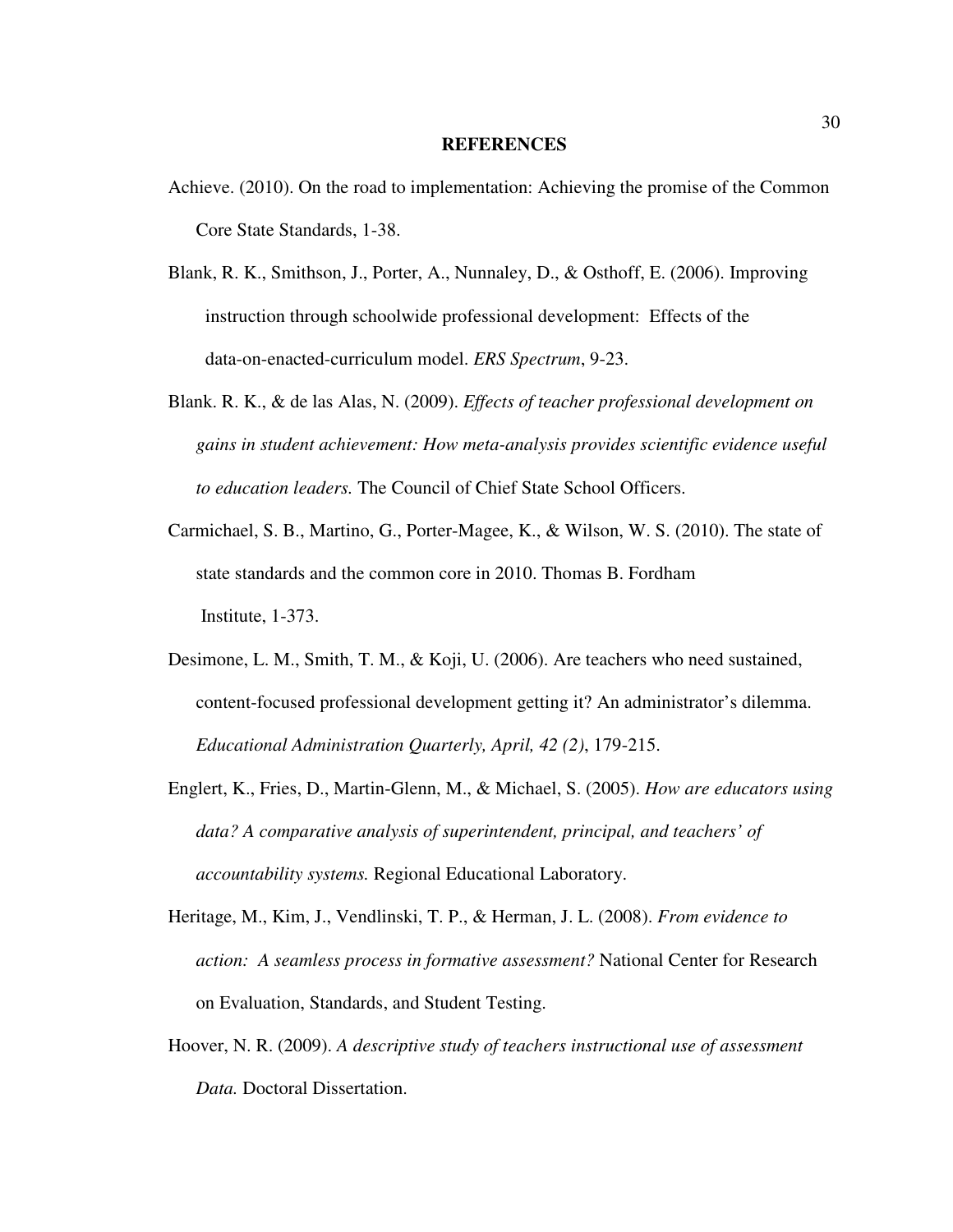- Klein, D. (2005). The state of state math standards. *Thomas B. Fordham Foundation*, 12- 25.
- Kober, N., & Rentner. D. S. (2011). States' progress and challenges in implementing Common Core State Standards. Center on Education Policy, 1-16.
- Kurz, A., Elliott, S. N., Webby, J. H., & Smithson, J. L. (2009). *Alignment of the intended, planned, and enacted curriculum in general and special education and its relation to student achievement*. The Journal of Special Education.
- Martone, A., & Sireci, S. G. (2009). Evaluating alignment between curriculum, assessment, and instruction. *Review of Educational Research, December, 79 (4)*, 1332-1361.
- Means, B., Padilla, C., Gallagher, L., & SRI International. (2010). *Use of education data at the local level from accountability to instructional improvement*. U.S. Department of Education.
- Mertler. C. A. (2009). Teachers' assessment knowledge and their perceptions of the impact of classroom assessment professional development. Improving Schools, 12(2), 101-113.
- Palmer, E. A. (2008). *What states can learn about state standards and assessment systems from No Child Left Behind documents and interviews with central region assessment directors.* Regional Education Laboratory: Central Issues and Answers.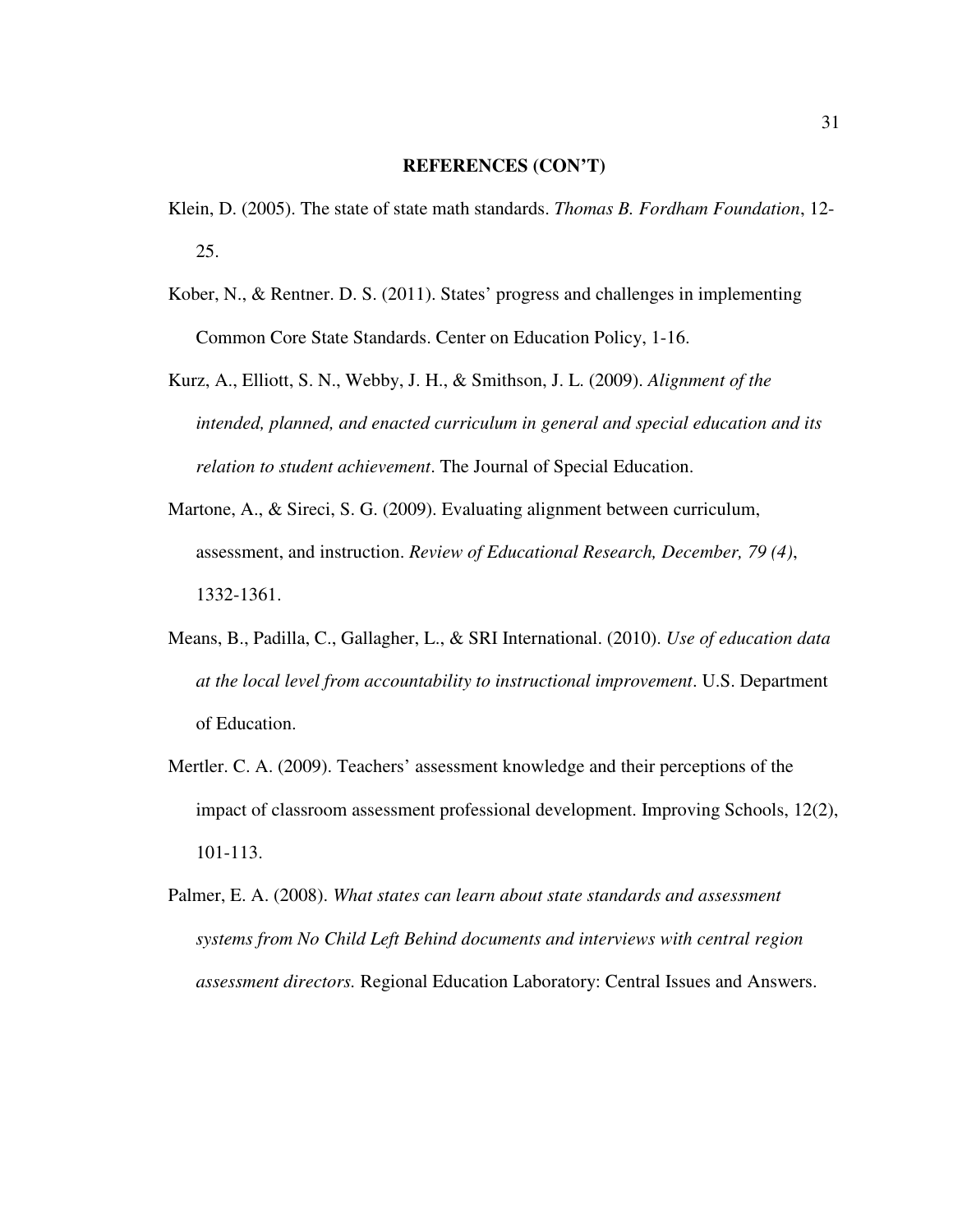- Porter, A. C., Polikoff, M. S., & Smithson, J. (2009). Is there a de facto national intended curriculum? Evidence from state content standards. *Educational Evaluation and Policy analysis, 31 (3)*, 238-268.
- Snow-Renner, R., & Lauer, P. A. (2005). *Standards-based education: Putting research into practice*. Mid-continent Research for Education and Learning.

(2011). Retrieved August 19, 2011 from http://www.spss.com/.

- Google Docs (2011). Retrieved August 19, 2011 from http://docs.google.com/
- Tarr, J. E., Reys, R. E., Reys, B. J., Chavez, O., Shih, J., & Osterlind, S. J. (2008). The impact of middle-grades mathematics curricula and the classroom learning environment on student achievement. *Journal for Research in Mathematics Education, 39 (3)*, 247-280.
- Toch, T., & Tyre, P. (2010). How will the Common Core Initiative impact the testing industry? Common education standards: Tackling the long-term questions, Thomas B. Fordham Institute, 1-18.
- Torff, B., & Sessions, D. (2008). Factors associated with teachers' attitudes about professional development. *Teacher Education Quarterly, Spring*, 123-133.
- U.S. Department of Education (2002). No Child Left Behind Act of 2001. Retrieved August 15, 2011 from http://www2.ed.gov/policy/elsec/leg/esea02/107-110.pdf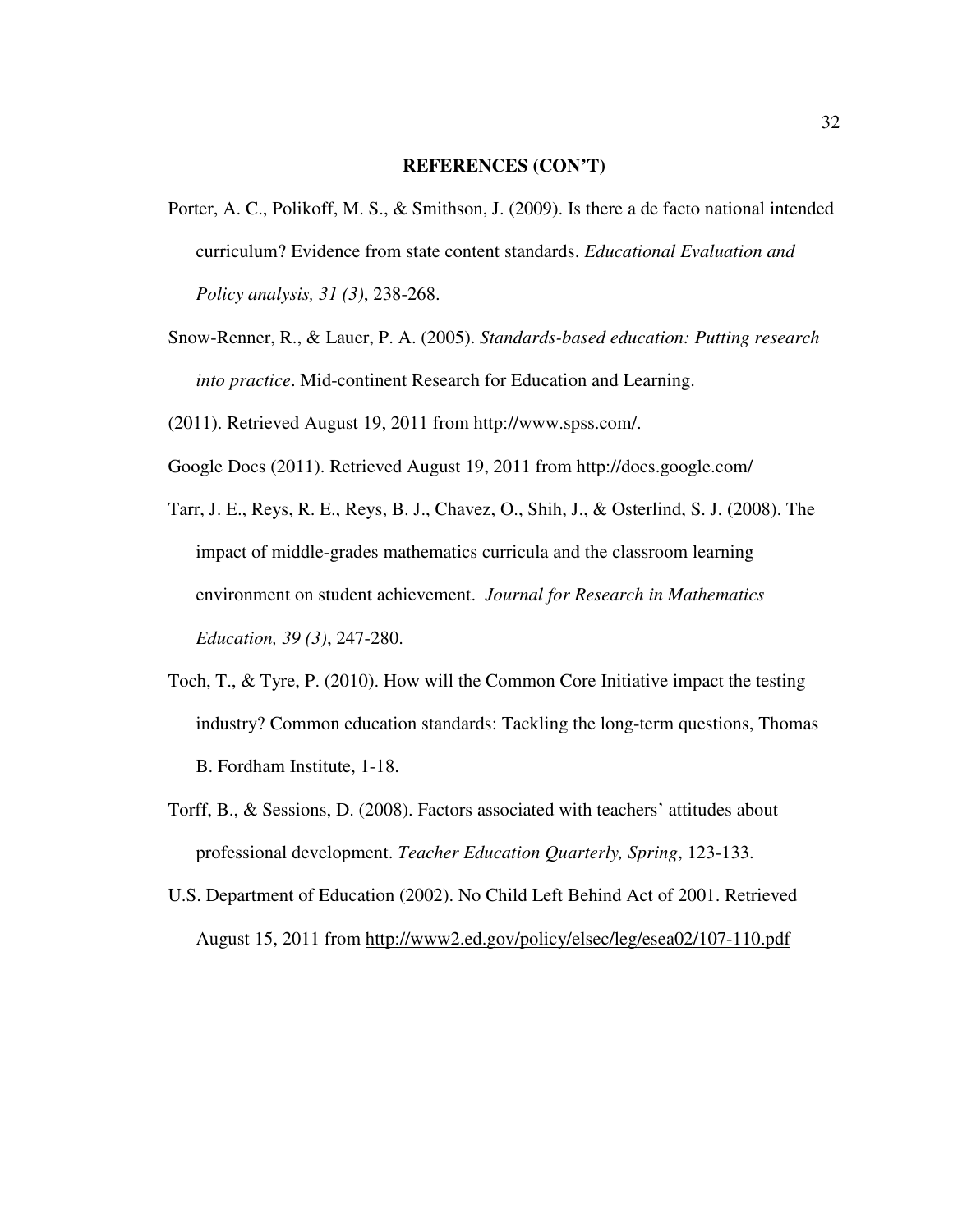- Wei, R. C., Darling-Hammond, L., Andree, A., Richardson, N., & Orphanos, S. (2009). *Professional learning in the learning profession: A status report on teacher development in the United States and status report on teacher development in the United States and abroad*. Dallas, TX. National Staff Development Council.
- Wolfe, E. W., Viger, S. G., Jarvinen, D. W., & Linksman, J. (2007). Validation of scores from a measure of teachers' efficacy towards standards-aligned classroom assessment. *Educational and Psychological Measurement, June, 67 (3)*, 460-474.
- Colorado Department of Education. Colorado Model Math Standards (1995). Retrieved April 20, 2011 from

http://www.cde.state.co.us/cdeassess/documents/OSA/standards/math.pdf

Colorado State Department of Education. Colorado Academic Math Standards (2010a). Retrieved April 20, 2011 from

 http://www.CSDE.state.co.us/CSDEassess/UAS/AdoptedAcademicStandards/Math\_ Standards\_2010.pdf

Colorado Department of Education. Standards implementation toolkit (2010b). Retrieved July 1, 2011 from http://www.CSDE.state.co.us/sitoolkit/index.htm

Colorado State Department of Education. Colorado academic standards: Mathematics extended evidence outcomes (2011). Retrieved May 9, 2011 from http://www.CSDE.state.co.us/CSDEassess/UAS/AdoptedAcademicStandards/Math\_ EEO Final\_Draft\_June\_2011.pdf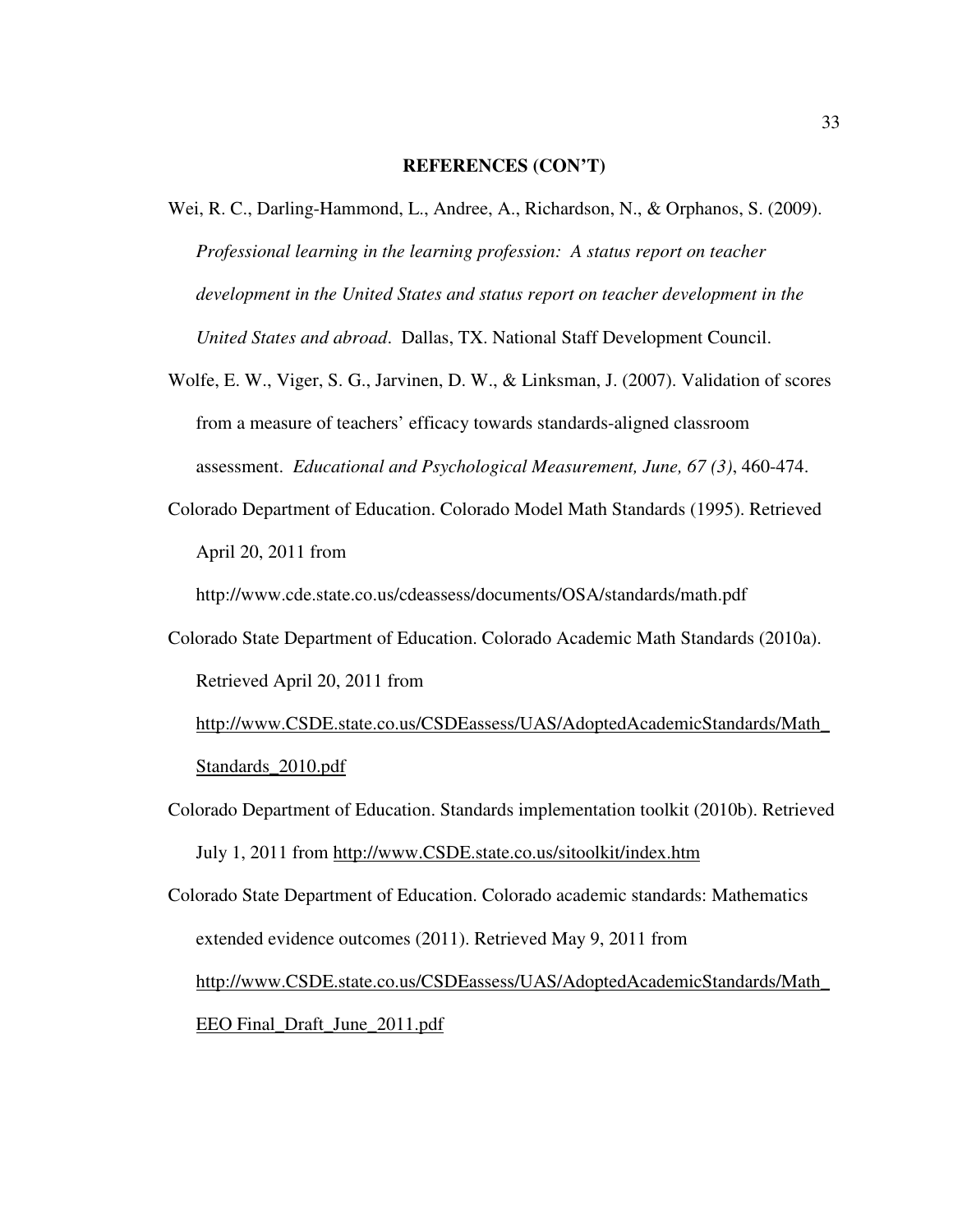WestED (2008). Colorado model content standards review phase I final report: Reading & writing; mathematics; science; and music (2008). Retrieved August 2, 2011 from http://www.CSDE.state.co.us/CSDEassess/UAS/2009StandardRevision/Reports\_ Reading/CO.MCS.Phase.I.Final.Report.121908.pdf WestEd (2010). WestEd Selected as Project Manager for SMARTER Balanced Assessment Consortium (2010). Retrieved August 3, 2011 from http://www.wested.org/cs/we/view/rs\_press/100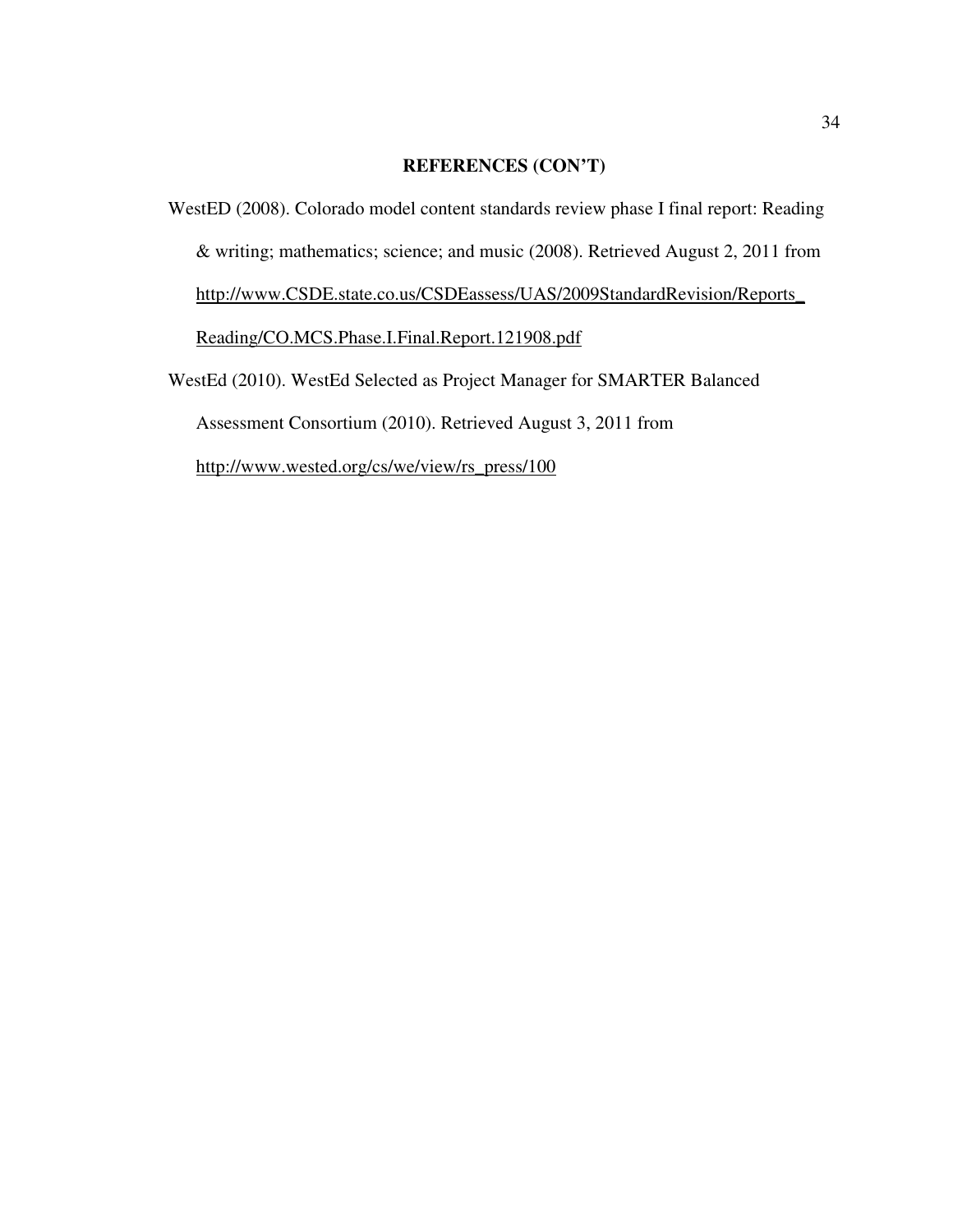## **APPENDIX A**

#### **Teacher Consent and Survey**

**PURPOSE:** You are invited to participate in a study of middle school math teachers' perceptions of the Colorado Academic Math Standards (CAMS), assessment literacy, and professional learning.

**PARTICIPANT SELECTION**: 30 or more participants are sought to participate in the online survey. You were selected because you teach at least one section of math grades 6- 8 in a Colorado school district.

**EXPLANATION OF PROCEDURES:** Your participation will consist of an online survey that will take no more than 10 minutes. No names will be used in the study. **DISCOMFORT/RISKS**: During data collection, participants will be encouraged to be open in their responses with the researcher. The researcher will keep all responses confidential. There are no anticipated risks to the participants. All participation will be voluntary, and participants will be apprised of the research purpose and their rights as research subjects.

**BENEFITS:** As a participant in this study, you may benefit from a deeper understanding of what research shows is effective professional learning for assessment literacy and implementing the CAMS. All participants may benefit from having an opportunity to be heard regarding their views on the professional learning associated with CAMS implementation. So that others might benefit from what we learn in the study, we plan to disseminate the results to districts where survey participants teach and through presentations at state and national conferences and publication in scholarly journals. Each participant will receive a \$25 gift certificate to a Restaurant.com location of his or her choice. All teachers who complete the survey may also request a copy of the research findings.

**CONFIDENTIALITY:** Any information obtained in this study in which you can be identified will remain confidential and will be disclosed only with your consent. **REFUSAL/WITHDRAWAL**: Participation in this study is entirely voluntary. Your decision whether or not to participate will not affect your future relations with Fort Hays State University or your employing school district. If you agree to participate in this study, you are free to withdraw from the study at any time without penalty.

**CONTACT:** If you have any questions about this research, you may contact Dr. Regi Wieland, Advanced Education Programs department of Fort Hays State University, Hays, KS, 67601or rwieland@fhsu.edu. If you have any questions pertaining to your rights as a research subject, you can contact the Office of Research Administration at Fort Hays State University, Picken Hall - 306D, Hays, Kansas 67601–4099, (785) 628-4349 Dr. Regi Wieland, Research Advisor……………………………...(785) 628-5849 Michael Brom, M.S., Researcher……………………………….…(720) 470-7969 Clicking here to participate denotes you have read the information provided above and have voluntarily decided to participate. Please print a copy of this consent form to keep. \_\_\_ **Yes**, I agree to participate in this study.\_\_\_ **No**, I do not care to participate at this time.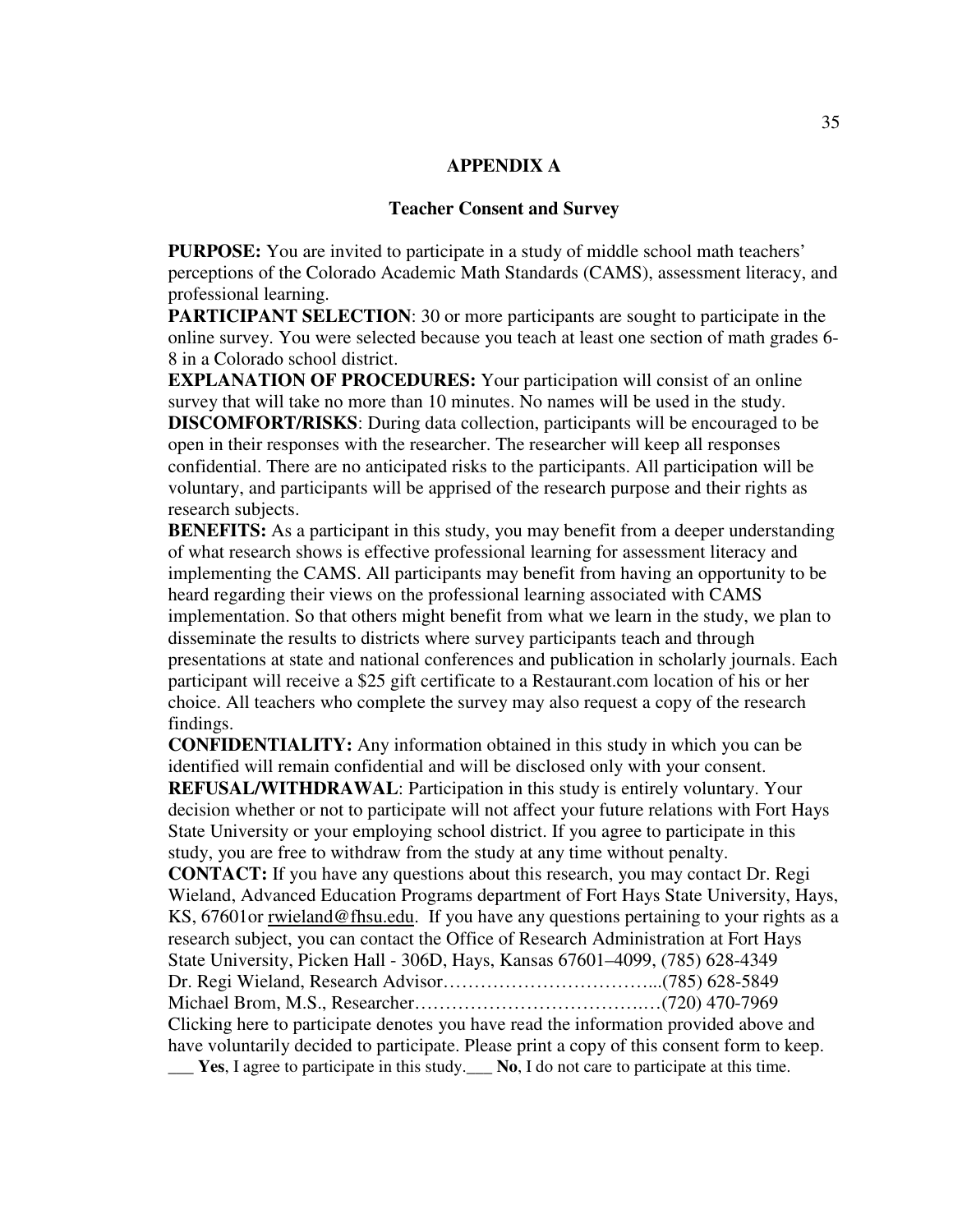- 1. "Yes, I do agree to participate in this survey" or "No, I do not wish to participate in this survey."
- 2. My age is
- 3. My ethnicity is: \_\_White\_\_Hispanic\_\_African-American\_\_Native American\_\_Asian\_\_Other
- 4. My Gender:
	- \_\_Female
	- \_\_Male
- 5. I teach the following grade levels: (mark **all** that apply)
	- $-6<sup>th</sup>$  grade
	- $2<sup>th</sup>$  grade
	- $8<sup>th</sup>$  grade
- 6. I have been teaching a total of \_\_\_ years
- 7. I have been teaching  $6<sup>th</sup>$ ,  $7<sup>th</sup>$ , and/or  $8<sup>th</sup>$  grade math \_\_\_ years
- 8. The highest degree I have attained is
	- \_\_Bachelors
	- \_\_Masters
	- \_\_Educational Specialist
	- Doctorate

# **Please rate the following items on a 5-point Likert-type scale: SA (strongly agree), A (agree), N (neutral), D (disagree), SA (strongly disagree)**

- 9. I analyze classroom data to inform my instruction
- 10. I annually analyze previous years' CSAP data for each student in my classroom
- 11. I annually analyze CSAP building data by each Math CSAP objective
- 12. I analyze annual Math CSAP data with building colleagues
- 13. I feel confident analyzing CSAP data
- 14. CSAP data is relevant to what I teach in the classroom
- 15. I have a strong working knowledge of the (old) Colorado Model Math Standards
- 16. I have a strong working knowledge of the (new) Colorado Academic Math Standards
- 17. I regularly align my instruction to Colorado Math Standards (old or new)
- 18. I am knowledgeable in how to construct a quality, standards-based assessment
- 19. I am confident in my assessment literacy
- 20. I am confident in transforming my instruction through the use of data
- 21. Professional learning opportunities are offered to increase my understanding of the new Colorado Academic Math Standards
- 22. Professional learning opportunities offered increase my understanding and implementation of assessment literacy
- 23. Professional learning opportunities offered increase and improve my use of data to inform my instructional practices
- 24. Professional learning opportunities are provided to increase and improve my use of the district-approved textbook
- 25. Ongoing, sustained professional learning opportunities are offered to increase student achievement in my school
- 26. Please enter your school email address\_\_\_\_\_\_\_\_\_\_\_\_\_\_\_\_\_\_\_\_\_\_\_\_\_\_\_\_\_\_\_\_\_\_